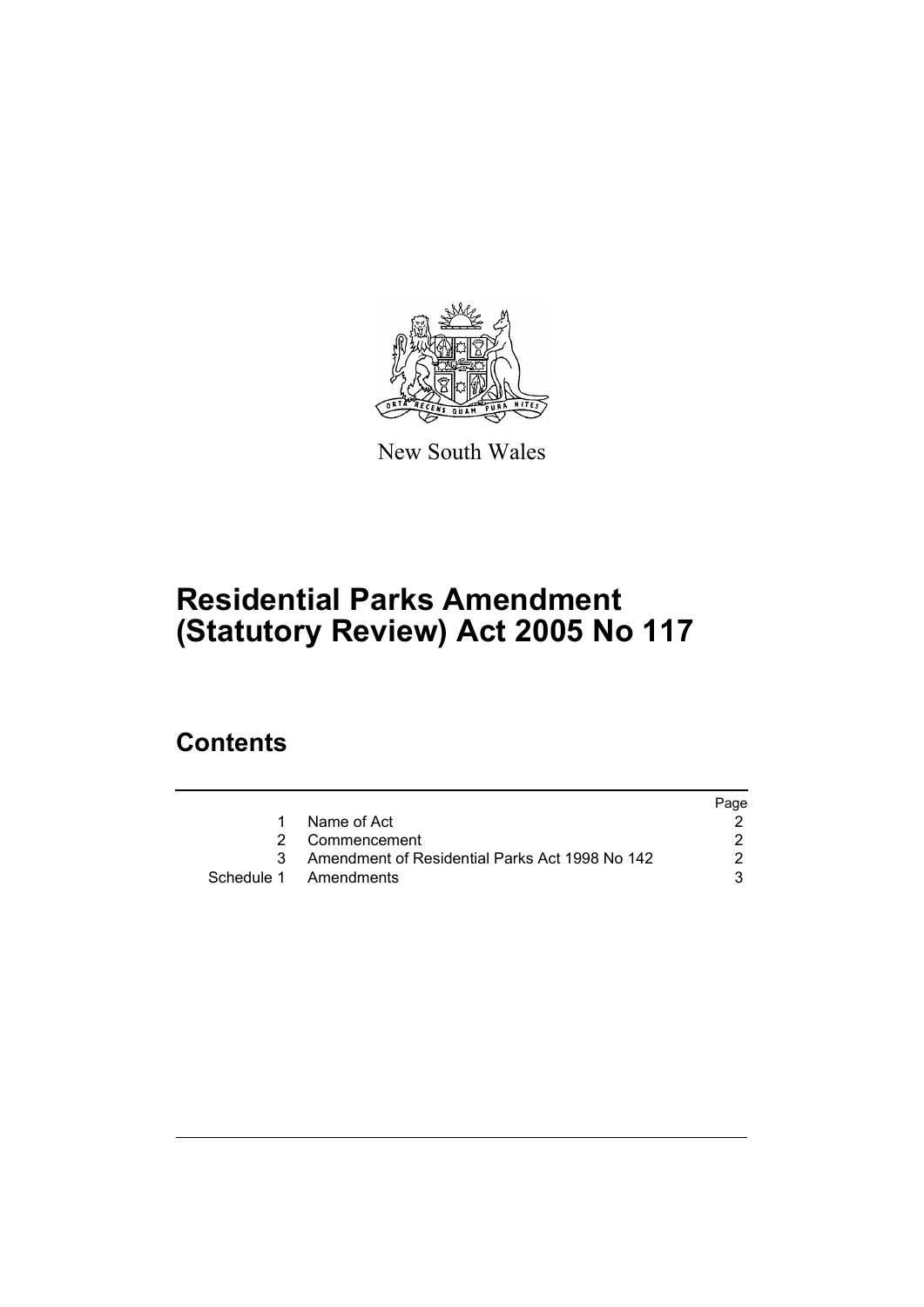

New South Wales

# **Residential Parks Amendment (Statutory Review) Act 2005 No 117**

Act No 117, 2005

An Act to amend the *Residential Parks Act 1998* as a consequence of a review carried out under section 156 of that Act and in connection with which a report was tabled in Parliament in December 2004. [Assented to 7 December 2005]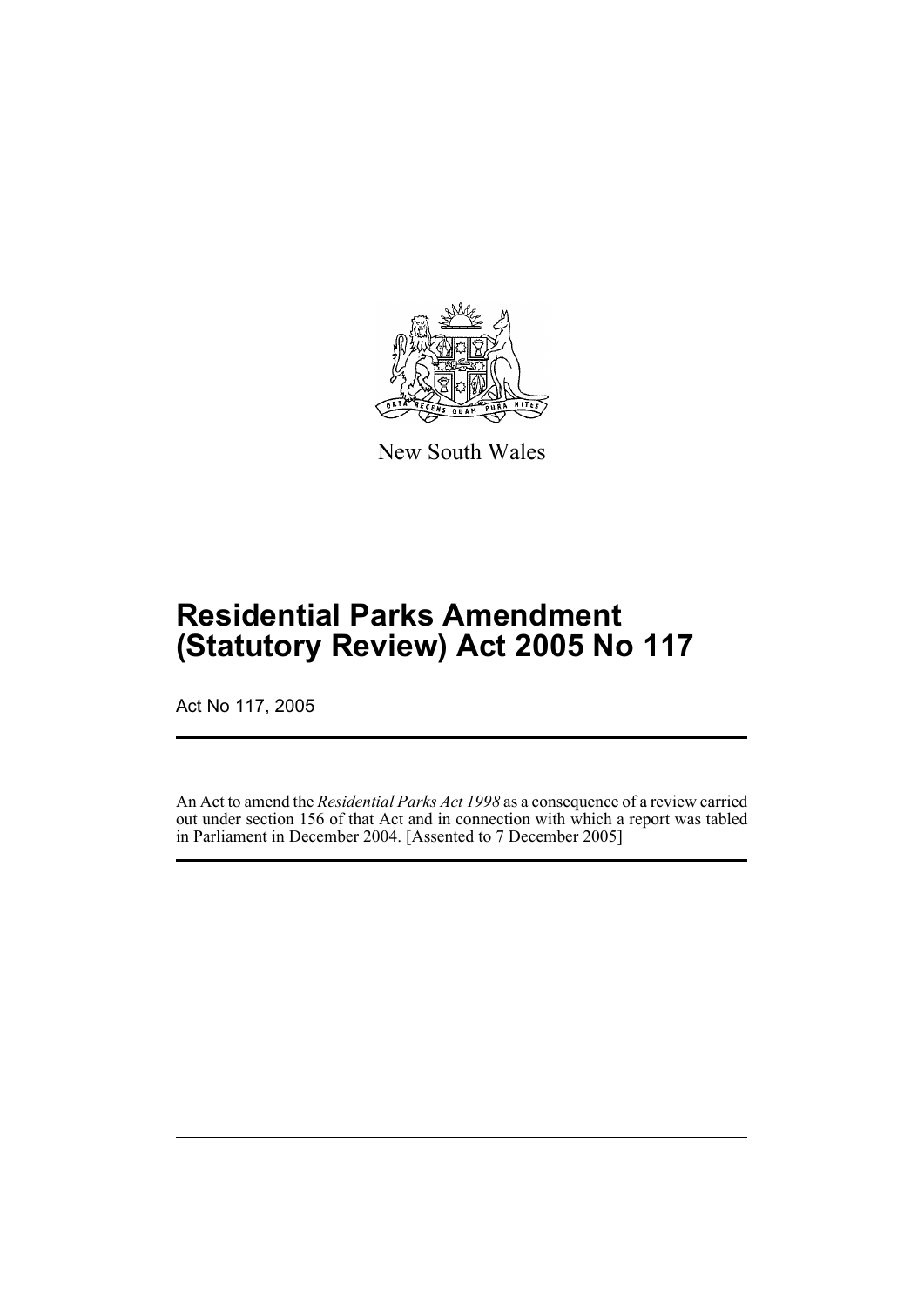## **The Legislature of New South Wales enacts:**

## **1 Name of Act**

This Act is the *Residential Parks Amendment (Statutory Review) Act 2005*.

## **2 Commencement**

This Act commences on a day or days to be appointed by proclamation.

## **3 Amendment of Residential Parks Act 1998 No 142**

The *Residential Parks Act 1998* is amended as set out in Schedule 1.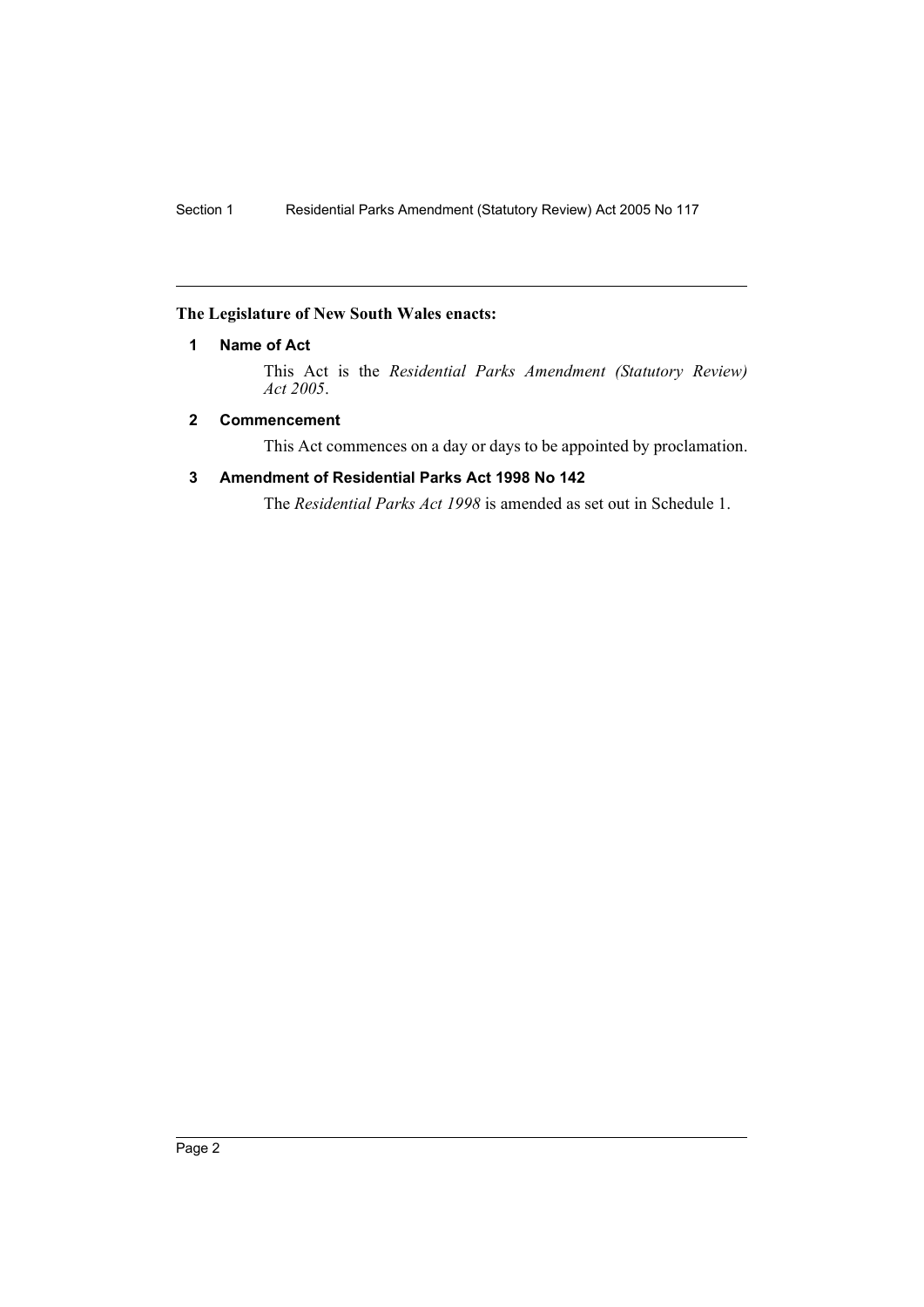Amendments **Schedule 1** and the set of the set of the set of the set of the set of the set of the set of the set of the set of the set of the set of the set of the set of the set of the set of the set of the set of the set

(Section 3)

## **Schedule 1 Amendments**

- **[1] Section 3 Definitions**
	- Insert in alphabetical order in section 3 (1):

*Department* means the Department of Commerce.

- **[2] Section 3 (1), definition of "Director-General"** Omit "of Fair Trading".
- **[3] Section 3 (1), definition of "investigator"**

Omit the definition. Insert instead:

## *investigator* means:

- (a) an officer of the Department for the time being appointed under section  $136A(1)$  as an investigator, or
- (b) an investigator appointed under section 18 of the *Fair Trading Act 1987*.

## **[4] Section 3 (1), definition of "Park Disputes Committee"**

Omit the definition.

## **[5] Section 3 (1), definition of "residents committee"**

Insert in alphabetical order:

*residents committee*, in relation to a residential park, means the residents committee convened for that park under section 66A.

## **[6] Section 4A**

Insert after section 4:

## **4A Objects of Act**

The objects of this Act are as follows:

- (a) to set out the respective rights and obligations of park owners and residents, including their rights and obligations under residential tenancy agreements,
- (b) to establish legislative protection for residents,
- (c) to establish procedures for resolving disputes between park owners and residents.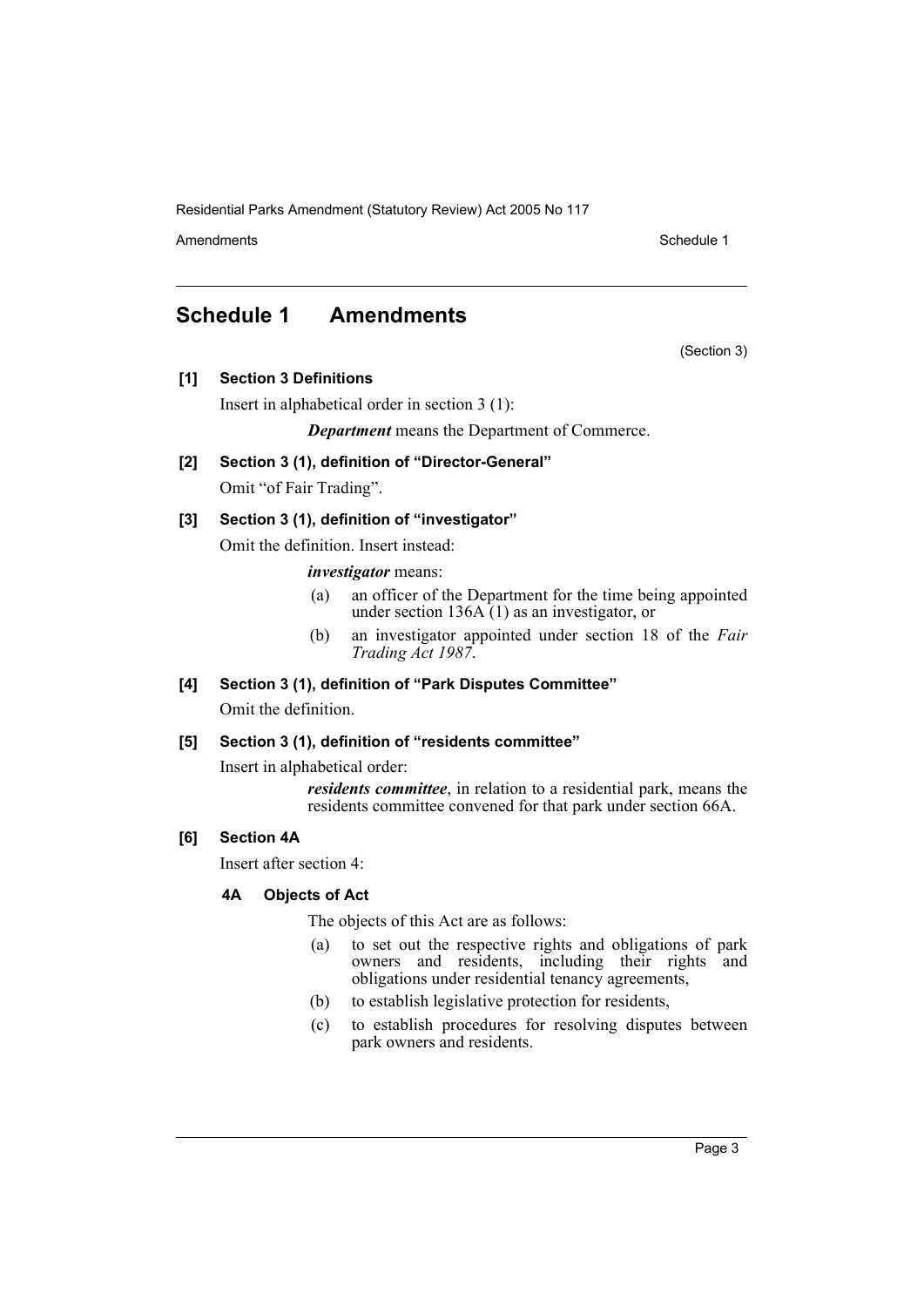Schedule 1 Amendments

### **[7] Section 5 Application of Act**

Insert after section 5 (1):

(1A) A person does not cease to occupy residential premises as the person's principal place of residence by reason only that the person is absent from the premises for the purpose of receiving medical, nursing or domestic care.

#### **[8] Section 10 Additional terms**

Insert after section 10 (1):

(1A) The regulations may regulate or prohibit the insertion of additional terms with respect to such matters as may be prescribed.

#### **[9] Section 10 (2)**

Insert "or the regulations under subsection (1A)" after "subsection (1)".

**[10] Sections 12 (2), 29 (2), 33 (1), (2) and (4), 63 (3), 66 (6), 67 (2), 68 (1) and (2), 69 (1), 70 (5), 72, 74 (2) and (3), 75 (2) and (3) and 81 (5)**

Omit "2 penalty units" wherever occurring. Insert instead "5 penalty units".

#### **[11] Section 16A**

Insert after section 16:

#### **16A What if there is no written agreement?**

- (1) A park owner who, after the commencement of this section, knowingly enters into a residential tenancy agreement that is not in writing or that is only partly in writing is guilty of an offence. Maximum penalty: 10 penalty units.
- (2) The fact that a residential tenancy agreement is not in writing does not by itself mean that the agreement is void or voidable.
- (3) A residential tenancy agreement that is not in writing is taken to include the following standard terms:
	- (a) each term set out in the relevant prescribed standard form of residential tenancy agreement (with the blank spaces filled in with appropriate details),
	- (b) each term prescribed by the regulations.
- (4) A residential tenancy agreement that is not in writing may include additional terms only if:
	- (a) they are consistent with this Act and every other Act, and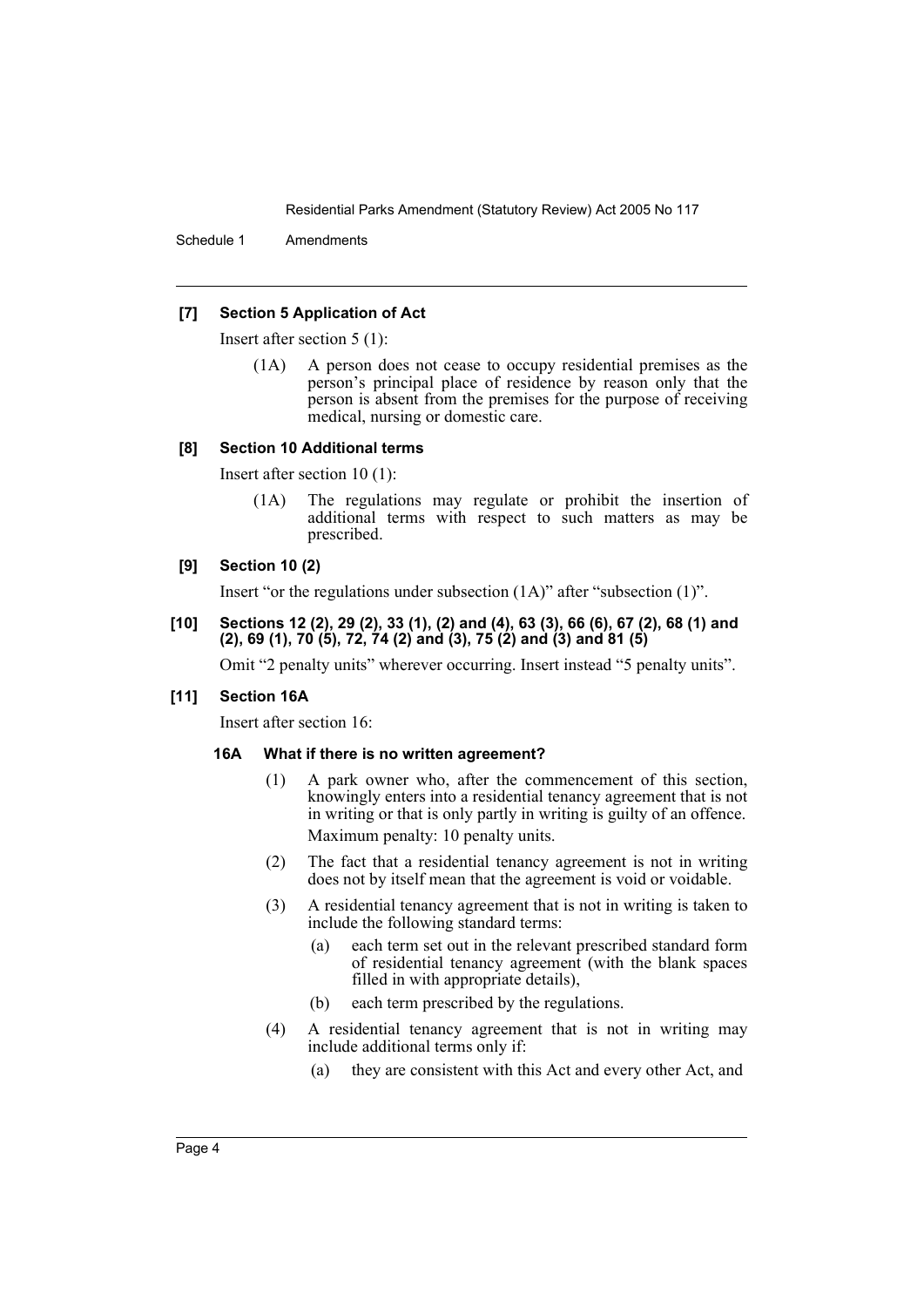Amendments **Amendments** Schedule 1

- (b) they do not contravene the regulations referred to in section 10 (1A), and
- (c) they are consistent with the standard terms referred to in subsection (3).
- (5) An additional term is void if the Tribunal so orders, on application by a resident or a park owner, on being satisfied that the additional term contravenes subsection (4).
- (6) This section applies despite section 54A (which requires certain contracts in relation to land to be in writing) of the *Conveyancing Act 1919*.

#### **[12] Section 17 Park owner to give resident copy of residential tenancy agreement**

Omit section 17 (1). Insert instead:

- (1) It is a term of every residential tenancy agreement that, before the resident either:
	- (a) signs a copy of the agreement and gives it back to the park owner or park manager, or
	- (b) enters into occupation of the residential premises to which the agreement relates,

the park owner must give the resident a further copy of the agreement, together with a separate list of the provisions of the agreement that are additional to the provisions contained in the standard form agreement referred to in section 9.

**[13] Sections 17 (3), 20 (2), 22 (6), 23 (6), 44, 46 (1) and (2), 47, 48 (1), (2) and (3), 49 (1), (2) and (3), 53, 78 (3) and 146 (1)**

Omit "5 penalty units" wherever occurring. Insert instead "10 penalty units".

#### **[14] Section 27 Alterations and additions to, and replacement of, moveable dwellings that belong to resident**

Omit section 27 (1). Insert instead:

- (1) It is a term of every residential tenancy agreement under which the residential premises consist of a residential site on which a moveable dwelling belonging to the resident is located that the resident must not, except with the park owner's written consent or unless the agreement otherwise provides:
	- (a) make any alteration or addition to the moveable dwelling that is visible from outside the moveable dwelling, or
	- (b) replace the moveable dwelling with another moveable dwelling.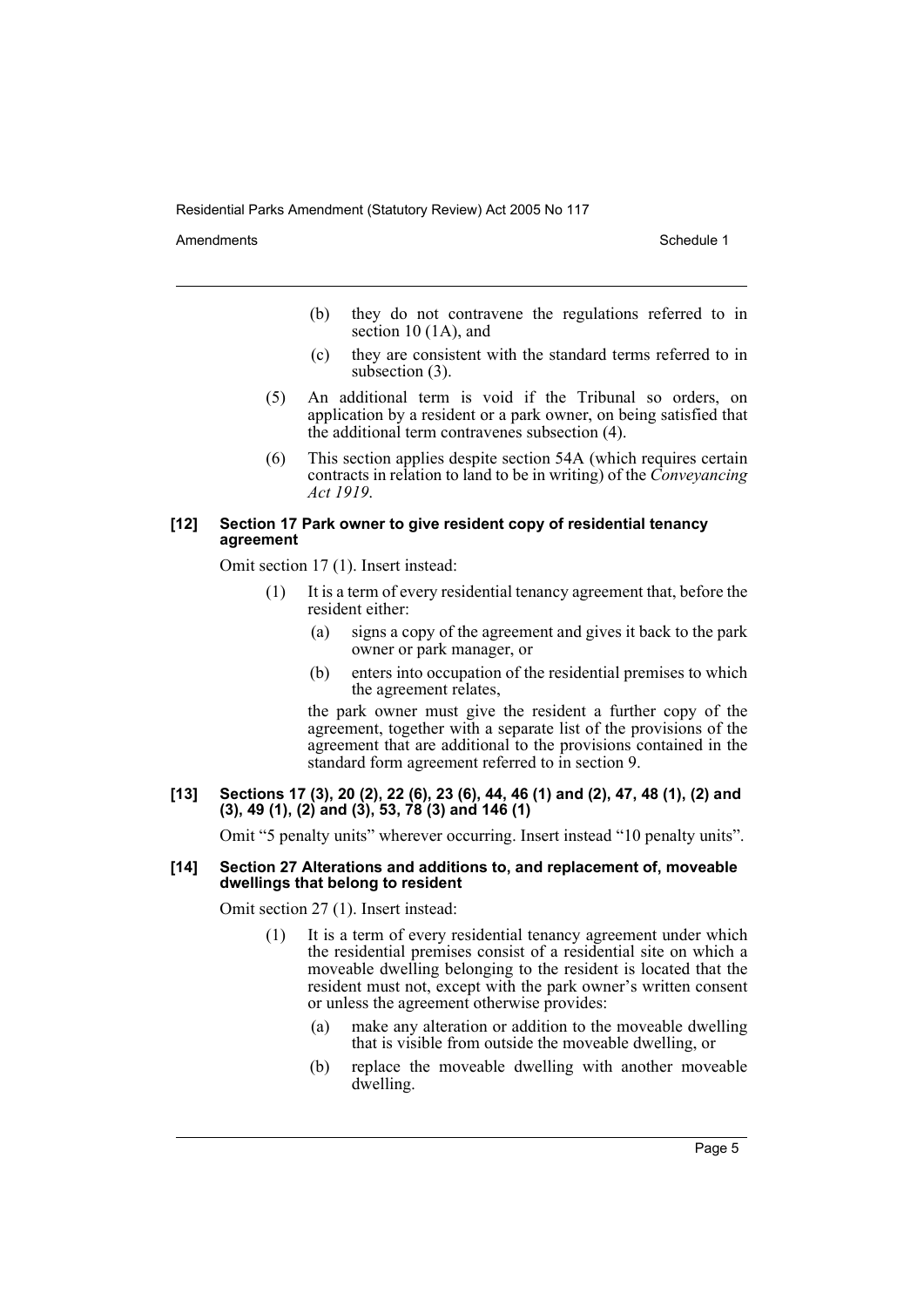Schedule 1 Amendments

- **[15] Section 36 Payment of rates, taxes and charges generally** Omit section 36 (1) (a).
- **[16] Section 36 (1) (c)**

Insert "gas," before "electricity".

**[17] Section 37 Resident may agree to pay certain charges for gas and electricity**

Insert "gas or" before "electricity" wherever occurring.

## **[18] Section 37 (1), (2) and (3)**

Omit "the Code" wherever occurring. Insert instead "the relevant code".

## **[19] Section 37 (1) (b)**

Omit "(whether by reference to a published domestic tariff or otherwise)".

## **[20] Section 37 (2) (a1)**

Insert after section 37 (2) (a):

(a1) the maximum amount that a person who consumed the same amount of gas or electricity would have to pay if the person were in other residential premises (not in a residential park) in the same locality, or

## **[21] Section 37 (3) (d) and (e)**

Omit "(in kWh)" wherever occurring.

#### **[22] Section 37 (6)**

Omit the subsection. Insert instead:

- (6) In this section, *the relevant code* means:
	- (a) in relation to gas, the code prescribed by the regulations for the purposes of this paragraph with respect to gas, and
	- (b) in relation to electricity, the code prescribed by the regulations for the purposes of this paragraph with respect to electricity.

#### **[23] Section 38 Resident may agree to pay certain water consumption charges other than for excess water (until 31 December 1999)**

Omit the section.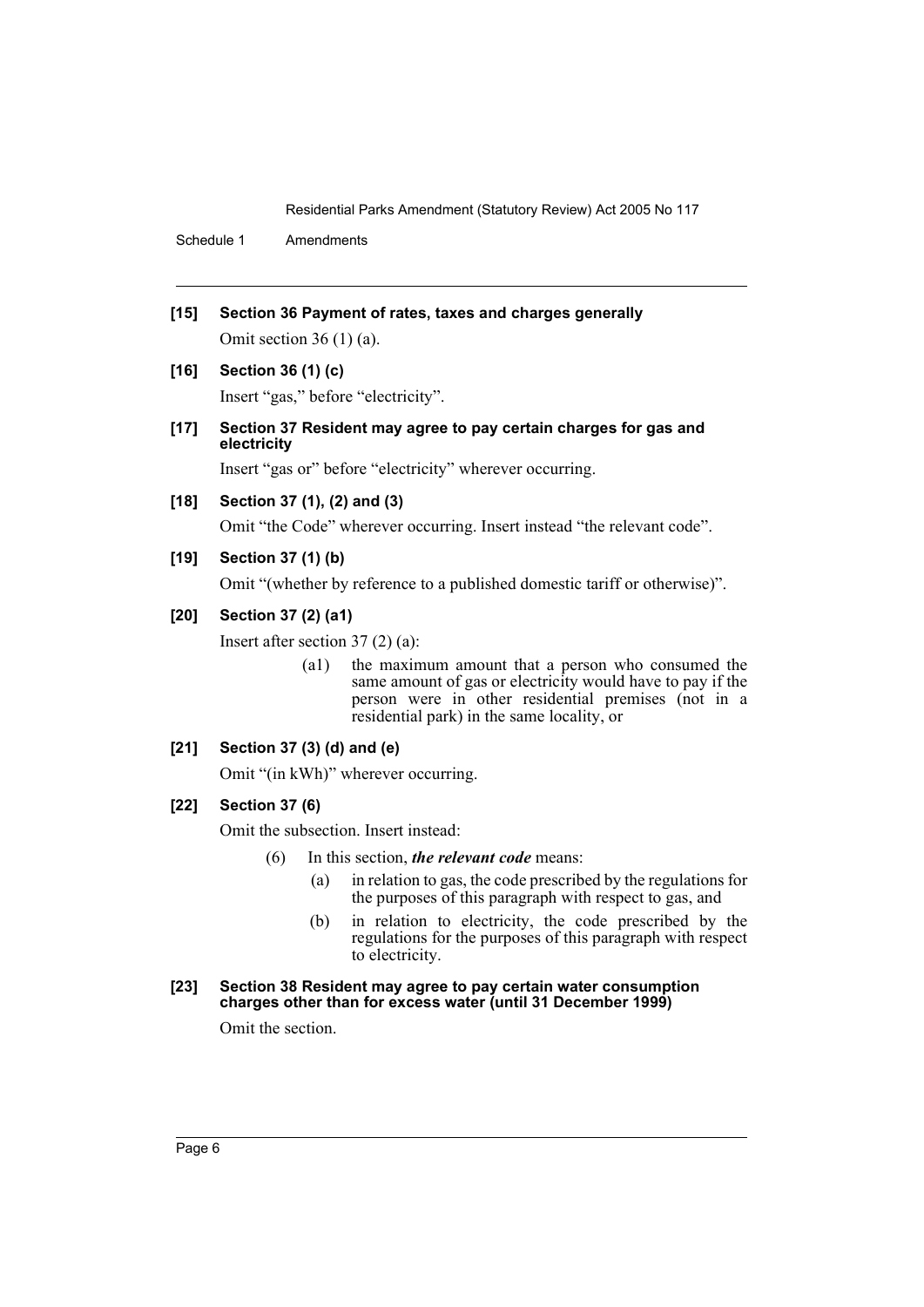Amendments **Schedule 1** and the set of the set of the set of the set of the set of the set of the set of the set of the set of the set of the set of the set of the set of the set of the set of the set of the set of the set

## **[24] Section 39 Resident to pay certain charges for water**

Insert "and water availability charges" after "water consumption charges" in section 39 (1).

## **[25] Section 39 (2)**

Insert "in relation to water consumption charges" after "is required to pay".

#### **[26] Section 39 (2A)**

Insert after section 39 (2):

- (2A) If the resident is billed by the park owner, the amount that the resident is required to pay in relation to water availability charges is the lower of the following amounts:
	- (a) the amount paid by the park owner in relation to the water availability charges for the park divided by the number of residential sites in the park,
	- (b) the amount prescribed by the regulations.

#### **[27] Section 39 (4)**

Insert "or water availability charges" after "water consumption charges".

#### **[28] Section 58 Orders as to excessive rent increases or rents**

Insert after section 58 (2):

(2A) A rent increase that does not exceed any increase in the Consumer Price Index (All Groups) for Sydney, as published from time to time by the Australian Statistician, during the period since the rent was previously fixed may not be determined to be excessive unless, during that period, there has been a reduction or withdrawal, by the park owner, of any goods, services or facilities provided with the residential premises.

#### **[29] Section 66 Park Liaison Committee**

Insert "if a majority of those residents so request" after "for the park" in section 66 (1).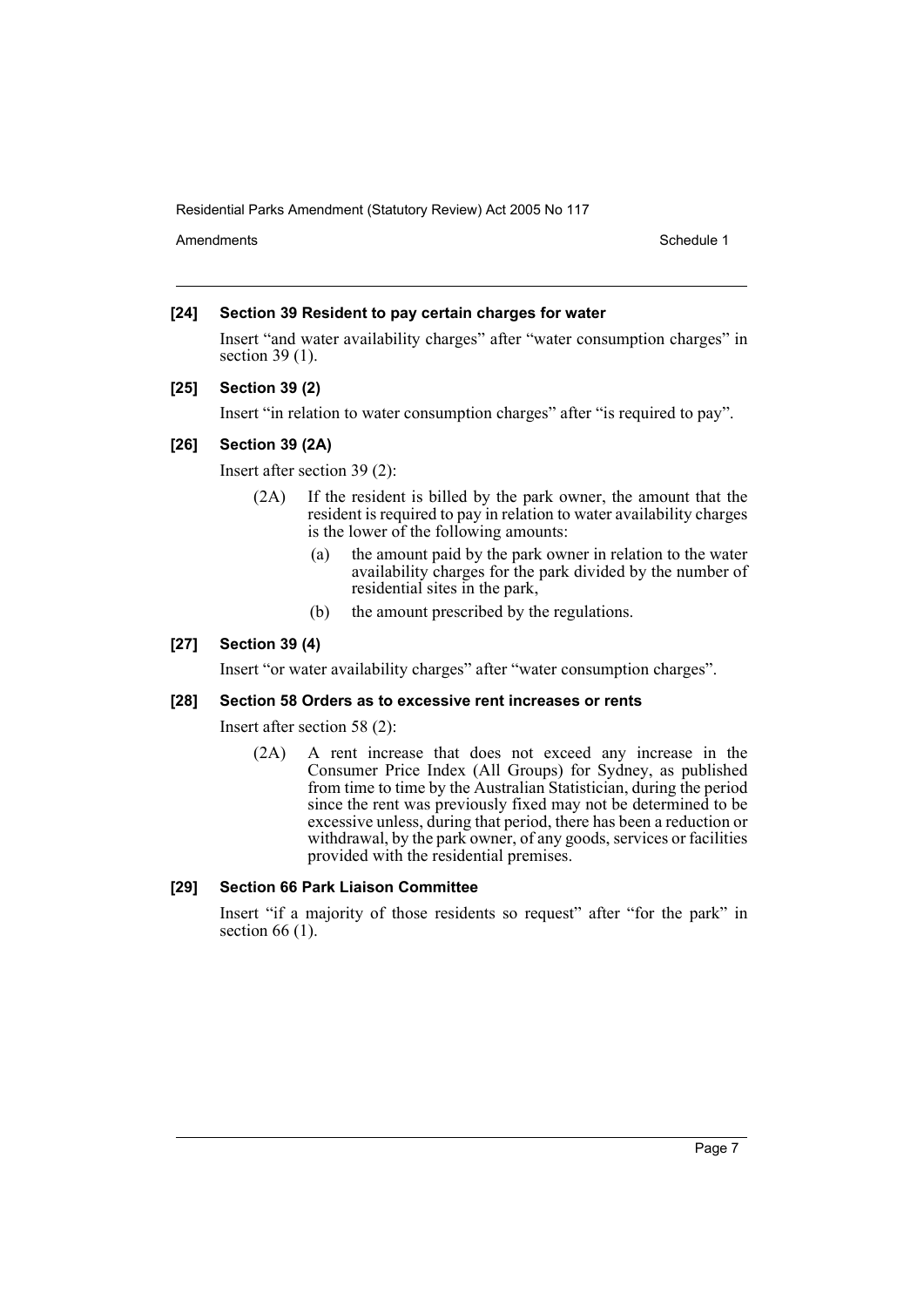Schedule 1 Amendments

### **[30] Sections 66A and 66B**

Insert after section 66:

- **66A Residents committees and organisations** (cf Act No 81 1999, section 70)
	- (1) A residents committee may, with the consent of the residents of a residential park, be established for the purpose of facilitating discussion between residents and the park owner.
	- (2) A residents committee is to be elected by the residents.
	- (3) Only one residents committee may be established for a residential park, and only residents of the park may be members of the committee.
	- (4) If more than one body or committee (regardless of its name) purports to be the residents committee for a particular residential park, the park owner or a resident of the park may apply to the Tribunal for (and the Tribunal may make) an order determining which body or committee (if any) is the residents committee for the park.
	- (5) A residents committee may, subject to the regulations:
		- (a) determine its own procedure, and
		- (b) form any one or more sub-committees and determine their procedure, and
		- (c) call meetings of all the residents of the park for the purpose of considering and voting on any matter.
	- (6) A park owner or park manager must not:
		- (a) discourage or prevent the establishment of a residents committee, or
		- (b) obstruct a residents committee in the exercise of its functions or prevent it from using park facilities that are generally available to residents.

Maximum penalty: 10 penalty units.

(7) Nothing in this section prevents the residents of a residential park from establishing other committees for other purposes.

#### **66B Regulations concerning residents committees** (cf Act No 81 1999, section 71)

(1) The regulations may make provision for or with respect to the election, functions and procedure of residents committees and sub-committees.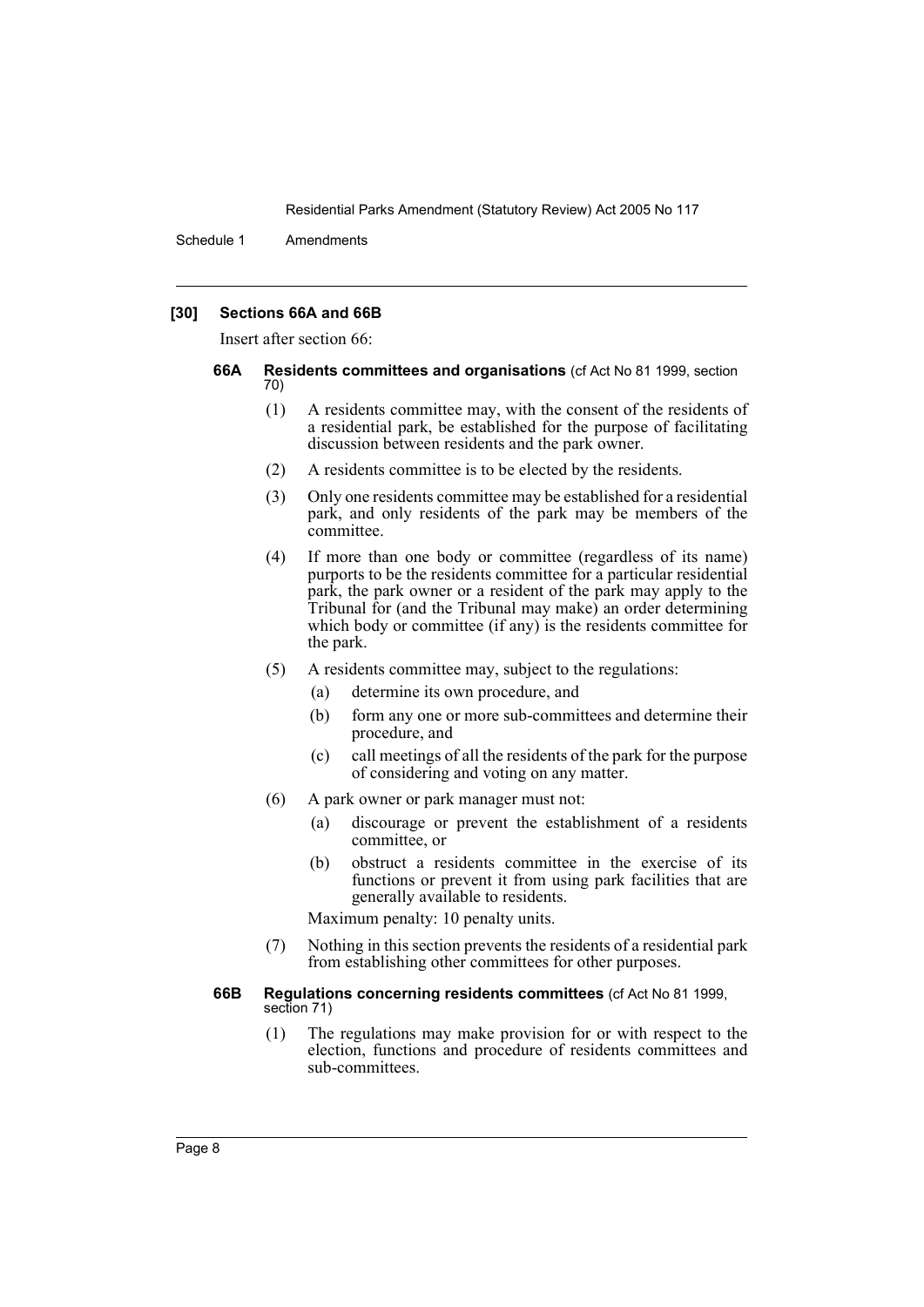Amendments **Amendments** Schedule 1

(2) The regulations may also prescribe model rules that may be adopted by a residents committee.

#### **[31] Section 71A**

Insert after section 71:

#### **71A Access to residential parks by emergency and home care service vehicles**

The park owner of a residential park must take all reasonable steps to ensure that:

- (a) emergency and home care service personnel have unimpeded vehicular access to the residential premises in the park at all times, both by day and by night, and
- (b) that the residents of the park, and all relevant emergency and home care service agencies, are consulted and kept informed as to the arrangements made to secure that access.

Maximum penalty: 20 penalty units.

#### **[32] Section 73 Prospective residents have a right to certain information**

Insert "and, in particular, is there any prohibition on the on-site sale of that dwelling" after "dwelling" in section  $\overline{73}$  (2) (f).

#### **[33] Section 73 (2) (l)–(p)**

Insert after section 73 (2) (k):

- (l) Has any development application been made during the past 5 years under the *Environmental Planning and Assessment Act 1979* for the redevelopment of the park or for a change of use of the land on which the park is situated?
- (m) Have notices of termination been given to any residents during the past 12 months in connection with any proposed redevelopment of the park or any proposed change of use of the land on which the park is situated?
- (n) Would the park owner be prepared to buy the resident's moveable dwelling if the resident were to decide to live elsewhere?
- (o) Is the park situated within a Crown reserve or a National Parks and Wildlife reserve?
- (p) What arrangements exist for the supply of energy to the residential site, and at what cost to the resident will energy be supplied?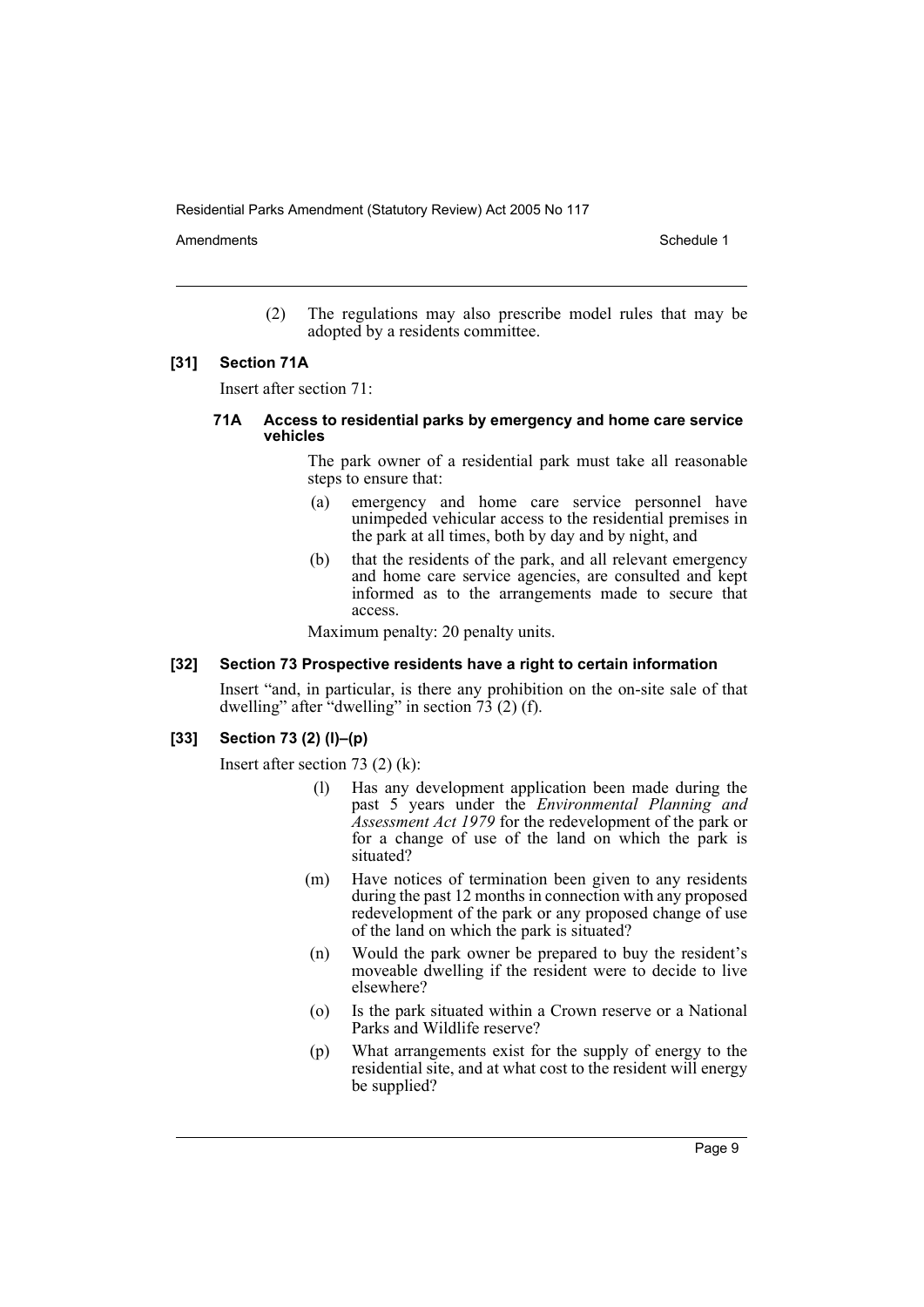Schedule 1 Amendments

## **[34] Section 73 (3)**

Omit the subsection. Insert instead:

- (3) The park owner must not enter into a residential tenancy agreement unless the prospective resident has been provided with the following documents:
	- (a) a copy of the document referred to in subsection (2),
	- (b) a copy of the park rules for the residential park,
	- (c) a document that clearly states that a resident's right to occupy residential premises under such an agreement:
		- (i) is a leasehold right only, and not a freehold right or other right of an unlimited or perpetual nature, and
		- (ii) may, in certain circumstances, be terminated,
	- (d) such other documents as are prescribed by the regulations for the purposes of this paragraph.

Maximum penalty: 20 penalty units.

## **[35] Section 74A**

Insert after section 74:

#### **74A False or misleading information**

A park owner must not, in purported compliance with any requirement of this Act, give to any resident or prospective resident any information that the park owner knows to be false or misleading in a material particular.

Maximum penalty: 20 penalty units.

## **[36] Section 81 Provisions relating to on-site sale of moveable dwellings**

Insert "or residential site" after "the moveable dwelling" in section 81 (1).

## **[37] Section 81 (2)**

Omit "in or on the moveable dwelling while it is installed".

#### **[38] Section 81 (3)**

Omit "in or on the moveable dwelling while installed".

## **[39] Section 81 (4)**

Omit "in or on the moveable dwelling while installed".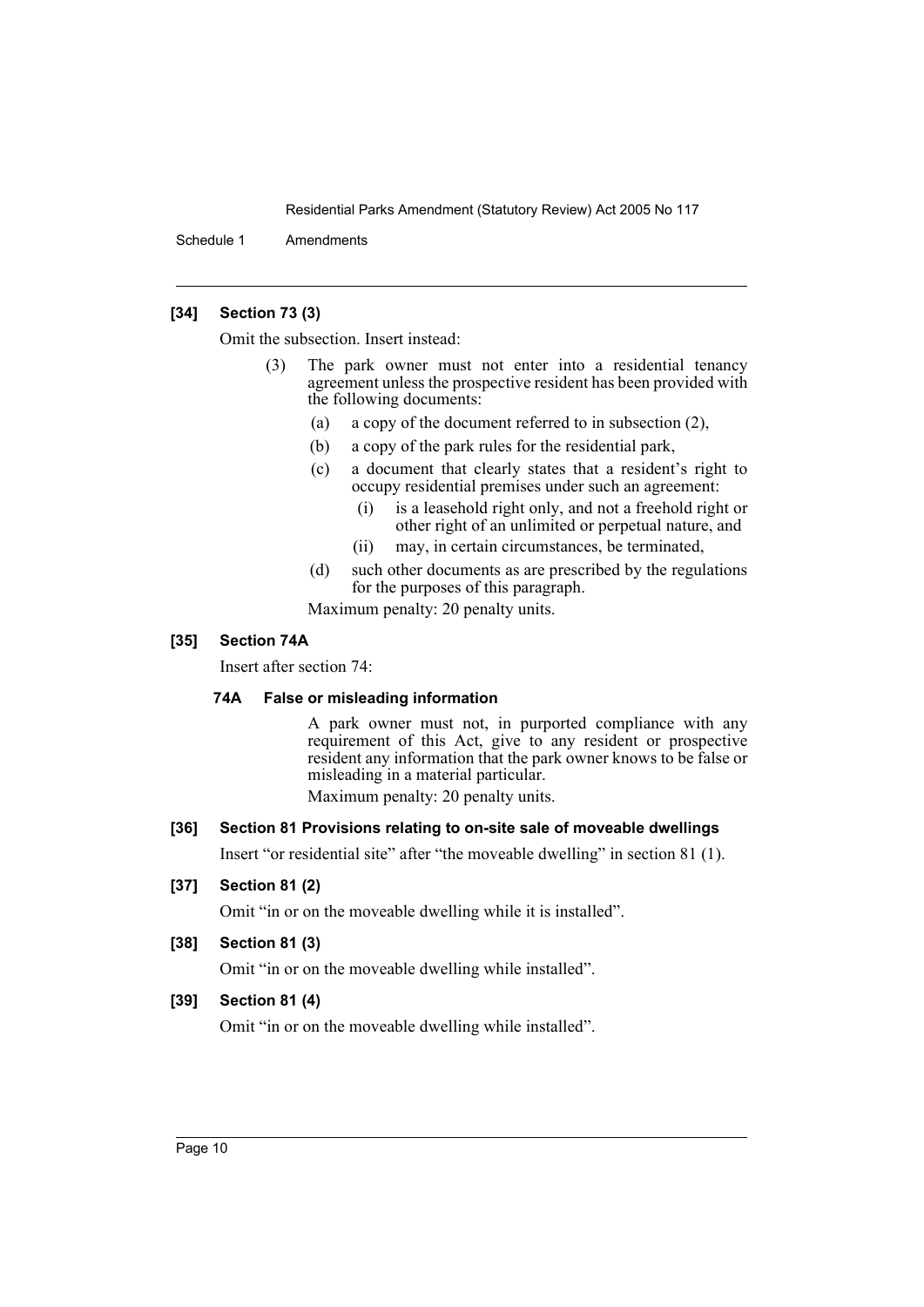Amendments **Schedule 1** and the set of the set of the set of the set of the set of the set of the set of the set of the set of the set of the set of the set of the set of the set of the set of the set of the set of the set

## **[40] Section 81 (5)**

Omit "in or on the moveable dwelling".

Insert instead "on the residential site".

## **[41] Section 82 Restriction on sale on-site**

Insert after section 82 (1):

(1A) A provision of a residential tenancy agreement that sets out a restriction of the kind referred to in subsection (1) is unenforceable unless notice of the restriction has been duly given pursuant to section 73 (2) (f).

## **[42] Section 82 (2)**

Omit "2 penalty units". Insert instead "20 penalty units".

## **[43] Section 85A**

Insert after section 85:

#### **85A Moveable dwelling not a fixture**

- (1) A moveable dwelling situated on a residential site is not, for any purpose, to be regarded as a fixture, regardless of the manner in which it is attached to the land.
- (2) This section does not apply to a moveable dwelling that is owned by the park owner.

## **[44] Section 87 Park Disputes Committee**

Omit the section.

## **[45] Section 88 Applications to Tribunal about new or amended park rules**

Omit section 88 (1) and (2). Insert instead:

- (1) If a dispute arises in relation to:
	- (a) the introduction of new park rules for a residential park, or
	- (b) an amendment to the existing park rules for a residential park,

an application to have the dispute heard may be made to the Tribunal by any resident.

## **[46] Section 88 (3), (4) and (5)**

Omit "Park Disputes Committee" wherever occurring.

Insert instead "Tribunal".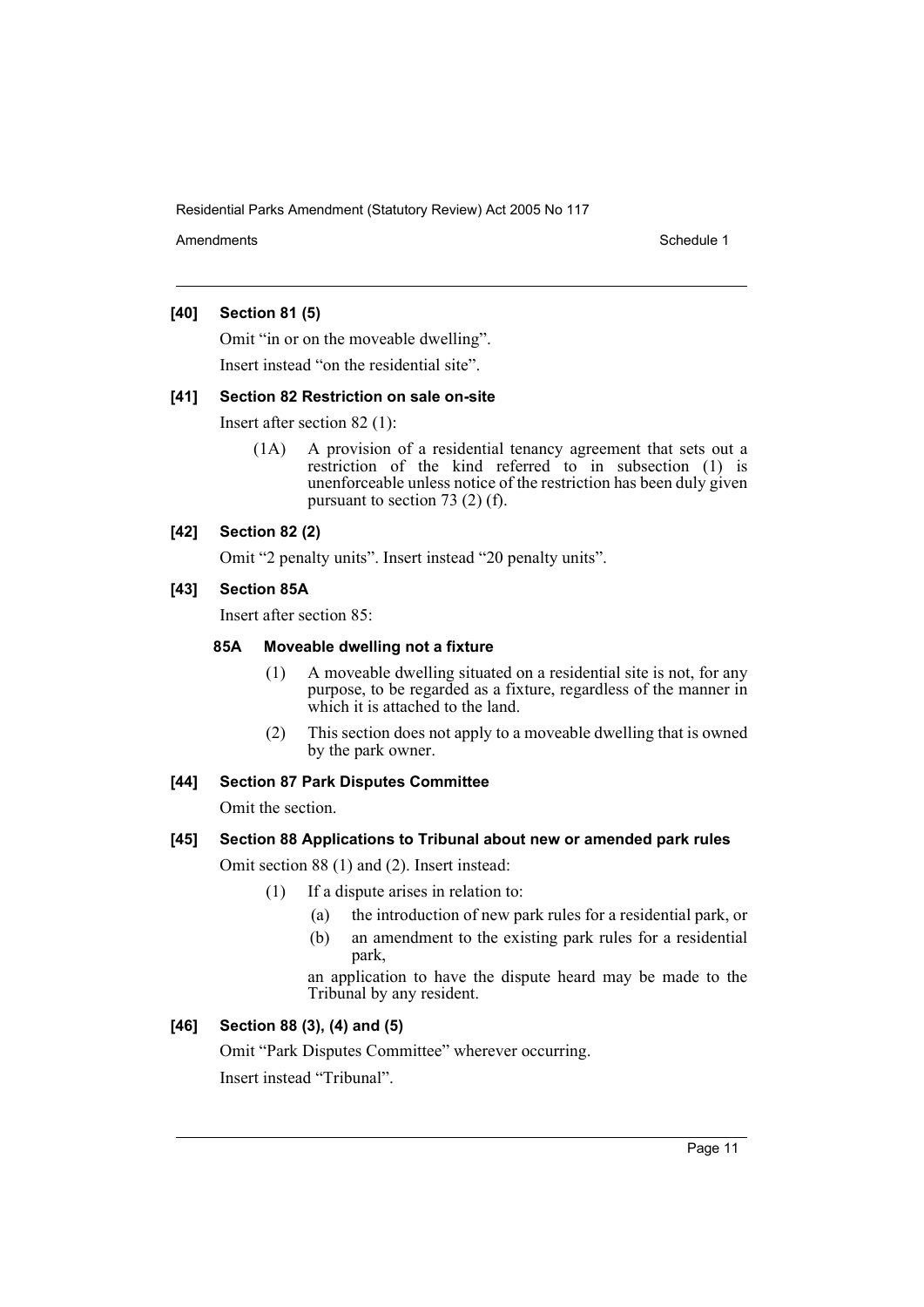Schedule 1 Amendments

## **[47] Section 88 (3)**

Omit "or park owner".

#### **[48] Section 88 (6A)**

Insert after section 88 (6):

- (6A) The Tribunal may make an order:
	- (a) setting aside the new park rules or the amendment to the existing park rules, or
	- (b) modifying the operation of the new or amended park rules in their application to some or all of the residents of the residential park, or
	- (c) upholding the new park rules or the amendment to the existing park rules.

#### **[49] Section 88 (7)**

Omit ", unless an application under section 88 is made within that time".

#### **[50] Section 89 Application to Tribunal to reconsider certain disputes relating to park rules in residential parks**

Omit the section.

## **[51] Section 90 Application to Tribunal regarding disputes about existing park rules**

Omit section 90 (1) and (2). Insert instead:

- (1) If a dispute arises in relation to the legal validity of a park rule for a residential park, an application to have the dispute heard may be made to the Tribunal by any resident or by the park owner or park manager.
- **[52] Section 91 Tribunal may refer certain matters for alternative dispute resolution**

Omit section 91 (2) (a).

## **[53] Section 91 (2) (c)**

Omit "Department of Fair Trading's". Insert instead "Department's".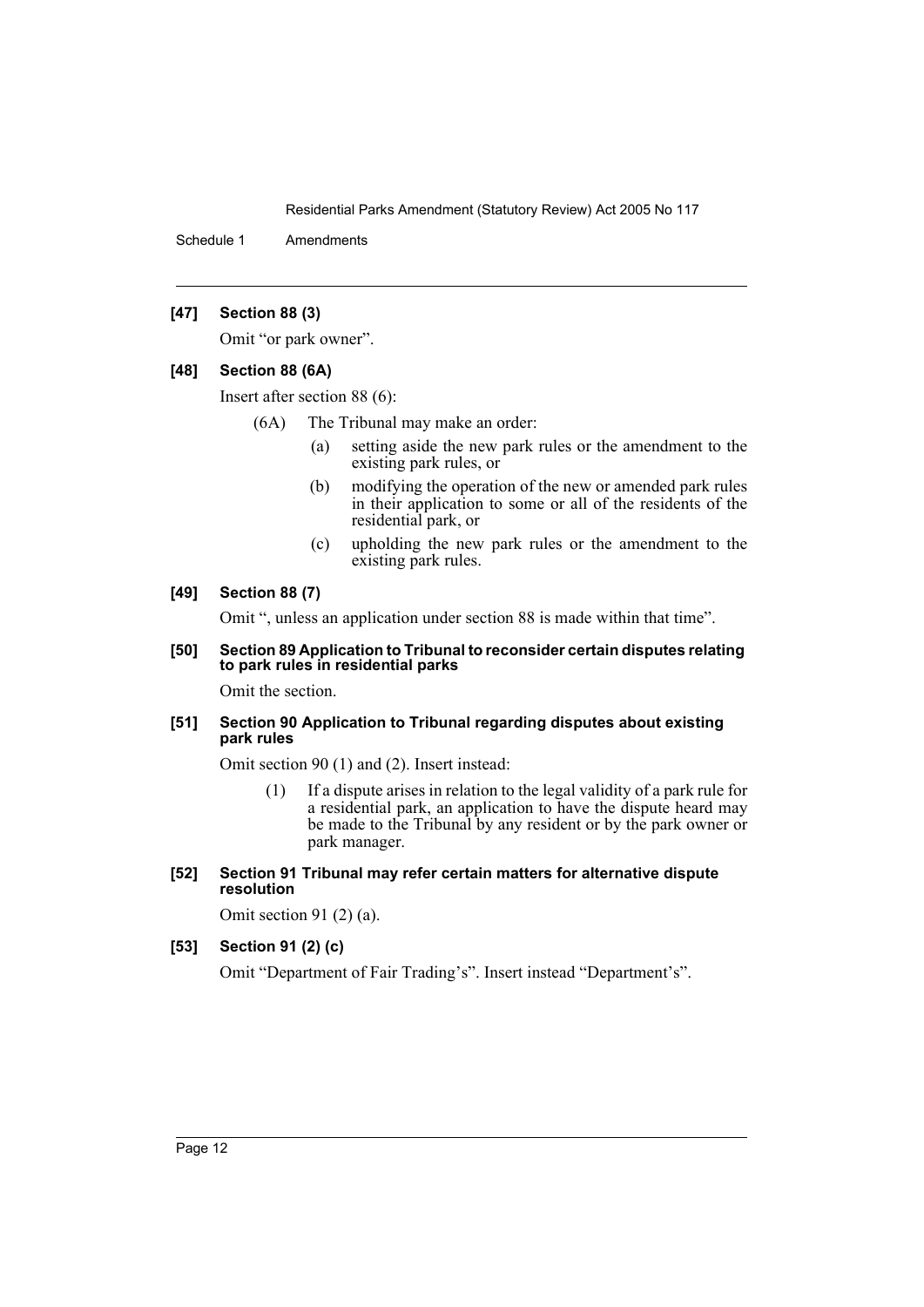Amendments **Amendments** Schedule 1

#### **[54] Section 102 Termination by park owner for change of use**

Insert after section 102 (1):

- (1A) Notice of termination may not be given on the ground of a change of use that requires development consent under the *Environmental Planning and Assessment Act 1979* unless development consent for the proposed use has been obtained under that Act.
- (1B) Notice of termination may not be given on the ground of a change of use that does not require development consent under the *Environmental Planning and Assessment Act 1979* unless consent for the issue of the notice has been obtained under section 102AA.
- (1C) Within 7 days after giving a notice of termination under this section, the park owner must cause written notice of that fact to be given to the Director-General of the Department of Housing.

#### **[55] Section 102 (2)**

Omit the subsection. Insert instead:

- (2) A notice of termination in respect of a residential site must not specify a date for vacating the residential site earlier than:
	- (a) 12 months after the day on which the notice is given, or
	- (b) in the case of an agreement that creates a tenancy for a fixed term, the day following the date on which the fixed term ends,

whichever is the later.

#### **[56] Section 102 (4)**

Omit the subsection. Insert instead:

- (4) A notice of termination under this section must include the following statements, either in the body of the notice or in a separate document accompanying the notice:
	- (a) a statement to the effect that the resident is not required to deliver up vacant possession of the residential premises until ordered to do so by the Tribunal,
	- (b) a statement to the effect that the resident may be entitled to be paid compensation under section 128 which, if payable, must be paid in full before the resident is required to deliver up vacant possession,
	- (c) such other statements as may be prescribed by the regulations.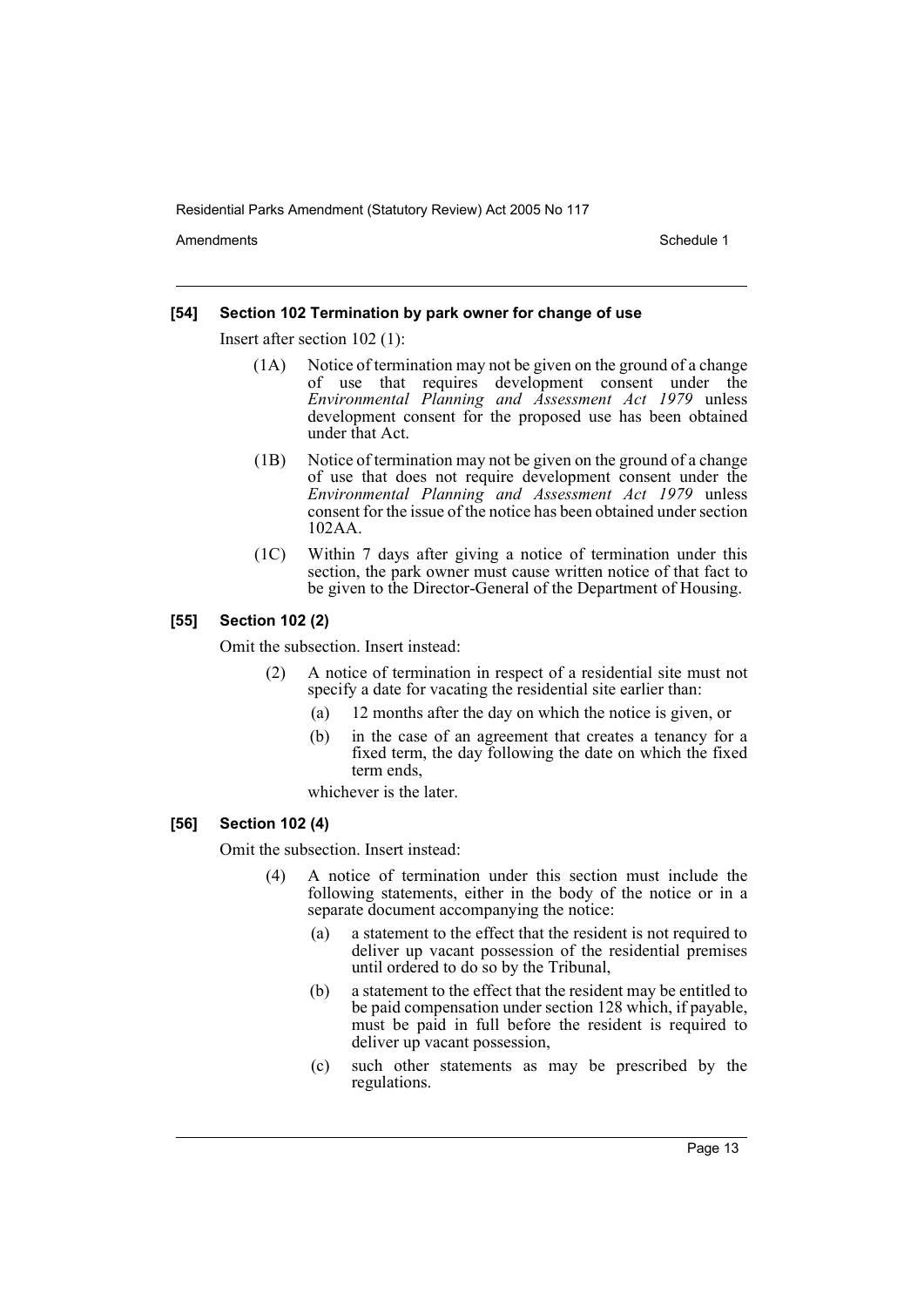Schedule 1 Amendments

#### **[57] Section 102AA**

Insert after section 102:

#### **102AA Consent by Tribunal to notice of termination on ground of change of use**

- (1) A park owner may apply to the Tribunal for consent to the issue of a notice of termination in respect of a residential site on the ground of a change of use of the land on which the residential site is situated, being a change of use for which development consent is not required under the *Environmental Planning and Assessment Act 1979*.
- (2) Consent to the issue of the notice is not to be granted unless the Tribunal is satisfied that the park owner genuinely intends to use the land for a purpose other than that of a residential site.
- (3) Before determining an application under this section, the Tribunal:
	- (a) must ensure that both the park owner and the residents are given a reasonable opportunity to make submissions to the Tribunal with respect to the proposed change of use, and
	- (b) must give proper consideration to any such submissions that are duly made.

#### **[58] Section 113 Application to Tribunal by park owner for termination and order for possession**

Insert after section 113 (3):

- (3A) The Tribunal must not make an order for possession as a consequence of an order terminating a residential tenancy agreement pursuant to a notice given by the park owner on the ground referred to in section 102 (Termination by park owner for change of use) unless it is satisfied that:
	- (a) compensation for the cost of relocating the dwelling to its new location has been determined under section 128, or
	- (b) the park owner has agreed to buy the dwelling from the resident at a price no less than its value, as determined by the Tribunal under section 130A, or
	- (c) the park owner and the resident have reached an acceptable negotiated settlement, and that agreement is bona fide.

#### **[59] Section 128 Compensation for termination or relocation**

Insert "by agreement between the resident and the park owner or" after "fixed" in section  $128(1)$ .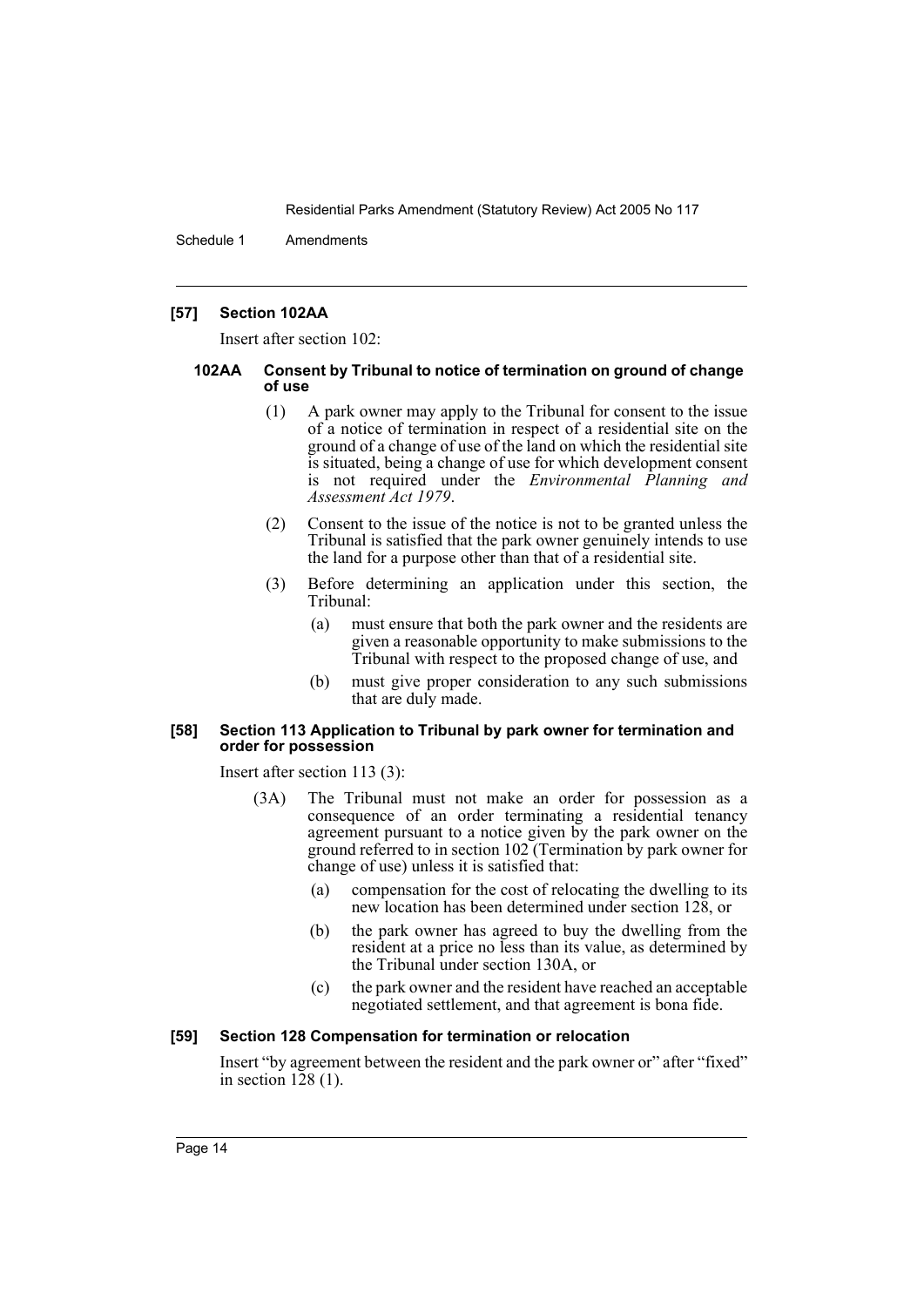Amendments **Amendments** Schedule 1

## **[60] Section 128 (2A)**

Insert after section 128 (2):

(2A) An application for a further such order may be made by the resident on the ground that the compensation fixed by any earlier order or orders is inadequate, having regard to the matters referred to in subsection  $(3)$  or  $(4)$ , as the case requires.

## **[61] Section 128 (6)**

Omit "300". Insert instead "500".

## **[62] Section 128A**

Insert after section 128:

## **128A Compensation to be paid in advance**

- (1) This section applies if the Tribunal makes an order fixing the amount of compensation that a resident is entitled to be paid by a park owner as a consequence of:
	- (a) the resident giving up possession of residential premises, as referred to in section 102, or
	- (b) the resident relocating to a different residential site, as referred to in section 127.
- (2) Despite any other provision of this Act, a resident who becomes entitled to compensation before he or she gives up possession of residential premises may not be required to give up possession of the premises until the compensation has been paid in full.

#### **[63] Section 130A**

Insert after section 130:

#### **130A Tribunal may value dwellings to facilitate sale**

- (1) The object of this section is to enable the Tribunal to assist a park owner and a resident to come to an agreement as to the value of the resident's dwelling where there is a proposed sale of the dwelling from the resident to the park owner.
- (2) The Tribunal may, by order, determine the value of the resident's dwelling and, for that purpose, may obtain a valuation of the dwelling, or seek advice as to the valuation of the dwelling, from one or more registered valuers.
- (3) An application for such an order may be made by the resident or by the park owner, or by both.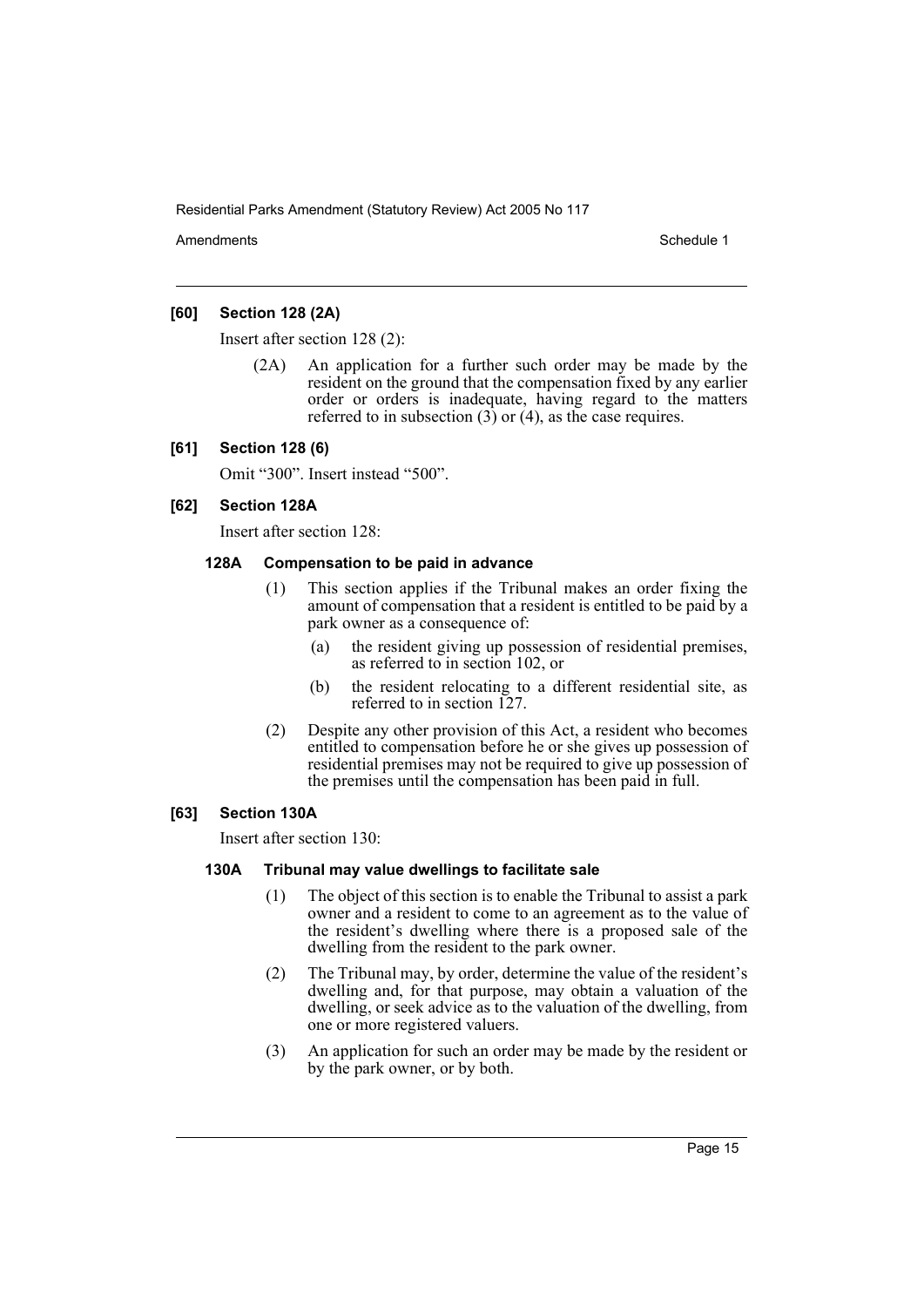Schedule 1 Amendments

- (4) The Tribunal's determination may not have regard to the dwelling's location.
- (5) The Tribunal's determination of the value of the resident's dwelling is advisory only, and does not bind the resident or the park owner or affect any agreement between them for the sale of the dwelling.
- (6) Any costs payable to a registered valuer for any valuation or advice provided to the Tribunal for the purposes of proceedings under this section are payable by the Tribunal, except to the extent to which the regulations provide that the parties to the proceedings are to pay such costs.
- (7) The regulations may provide that the parties are to pay such costs:
	- (a) in such proportions as are agreed between them or, failing agreement, as are ordered by the Tribunal, or
	- (b) in any other manner prescribed by the regulations.
- (8) In this section:

*dwelling* means a relocatable home or a registrable moveable dwelling with a rigid annexe attached to it.

*registered valuer* has the same meaning as it has in the *Valuers Act 2003*.

## **[64] Part 13, Divisions 1 and 2**

Insert before section 137:

## **Division 1 Investigators**

- **136A Investigators** (cf Act No 66 2002, section 204)
	- (1) The Director-General may appoint any officer of the Department as an investigator for the purposes of this Act.
	- (2) An investigator is to be provided by the Director-General with a certificate of identification.
	- (3) An investigator must, when exercising on any premises any function of the investigator under this Act, produce the investigator's certificate of identification to any person apparently in charge of the premises who requests its production.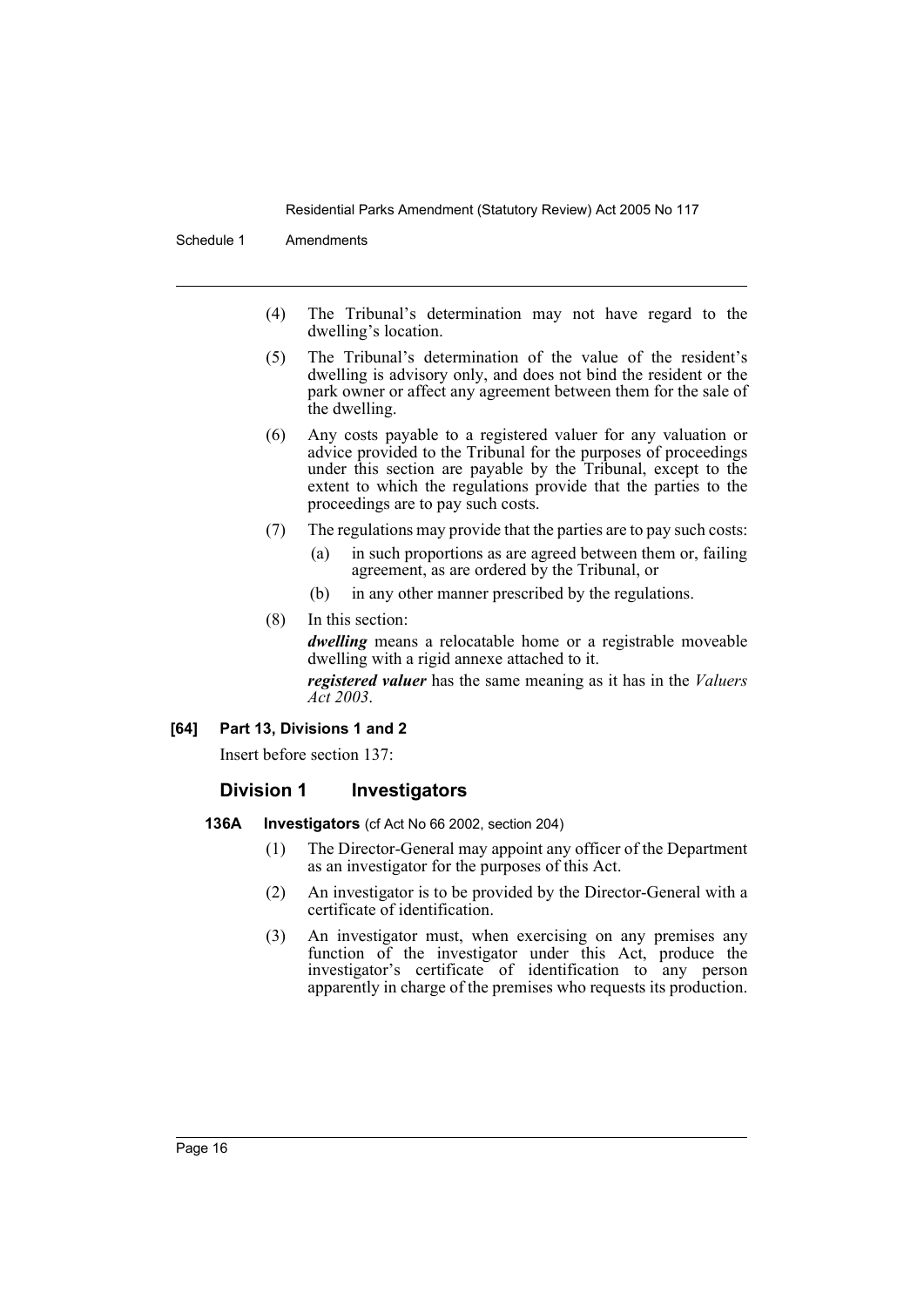Amendments **Amendments** Schedule 1

**136B Powers of entry, inspection etc** (cf Act No 66 2002, section 205)

- (1) An investigator may exercise the powers conferred by this section for the purpose of:
	- (a) ascertaining whether the provisions of this Act or the regulations are being complied with or have been contravened, or
	- (b) investigating a complaint made or intended to be made under this Act, or
	- (c) obtaining evidence, records or information in relation to a matter that constitutes or may constitute a contravention of this Act or the regulations.
- (2) An investigator may enter and inspect a residential park at any reasonable time.
- (3) While on premises entered under this section or under the authority of a search warrant under this Division, an investigator may do any one or more of the following:
	- (a) require any person involved in the management of the park to produce any records in the possession or under the control of that person relating to the management of the park, and (in the case of records stored electronically) to produce any such record in written form,
	- (b) inspect, take copies of or extracts from, or make notes from, any such records, and for that purpose may take temporary possession of any such records,
	- (c) take possession of any such records if the investigator considers it necessary to do so for the purpose of obtaining evidence or protecting evidence from destruction,
	- (d) take such photographs, films and audio, video and other recordings as the investigator considers necessary,
	- (e) require any person involved in the management of the park to answer questions or otherwise furnish information in relation to the management of the park or a contravention of a provision of this Act or the regulations,
	- (f) require the park owner to provide the investigator with such assistance and facilities as is or are reasonably necessary to enable the investigator to exercise the functions of an investigator under this section.
- (4) An investigator is not entitled to enter a part of premises used for residential purposes, except with the consent of the occupier of the part.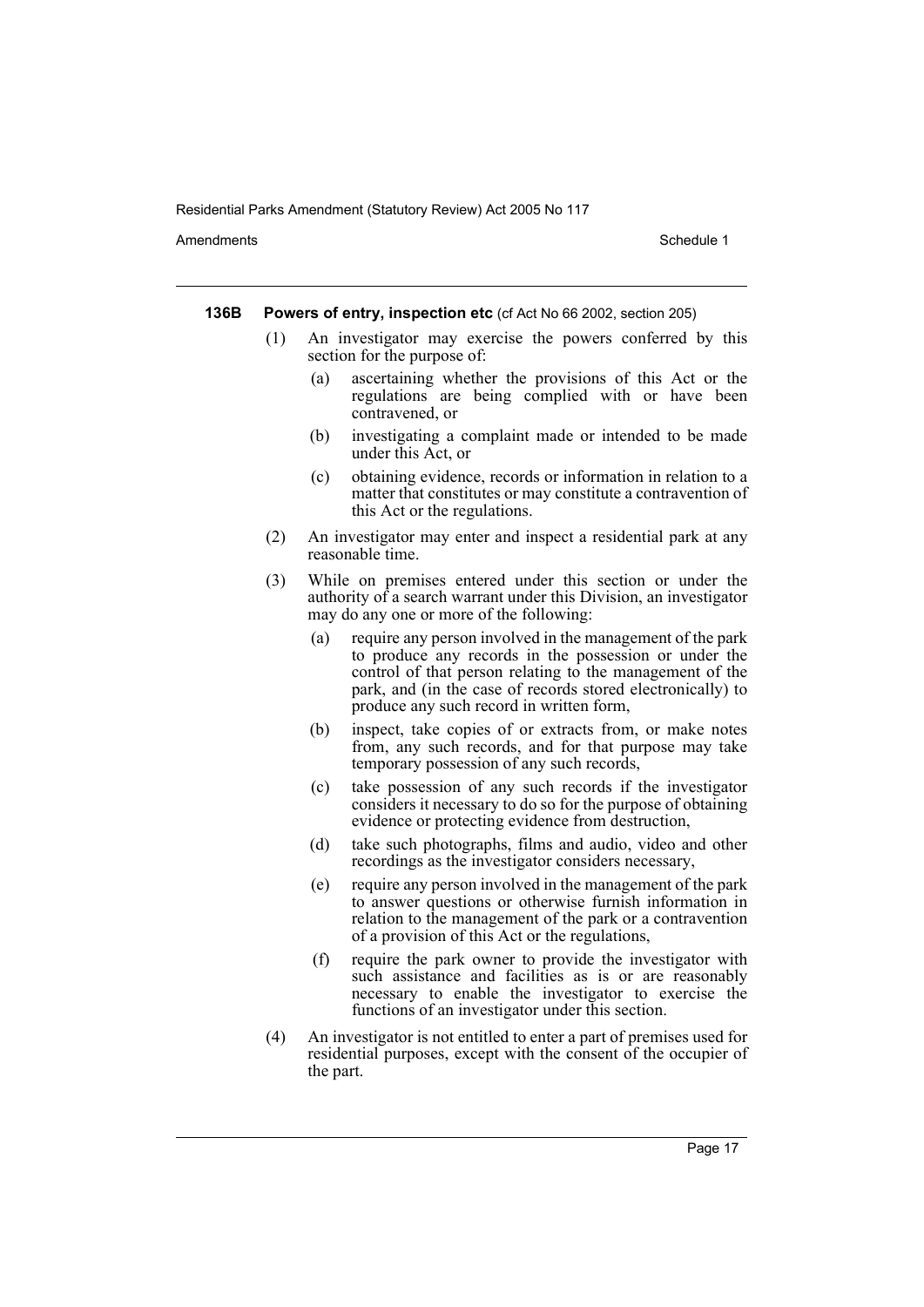Schedule 1 Amendments

#### **136C Power of investigator to obtain information, records and evidence**  (cf Act No 66 2002, section 206)

If an investigator believes on reasonable grounds that a person is capable of giving information, producing records or giving evidence in relation to a matter that constitutes, or may constitute, an offence against this Act or the regulations, the investigator may, by notice in writing given to the person, require the person:

- (a) to provide an investigator, by writing signed by the person (or, in the case of a corporation, by a competent officer of the corporation) and given to the investigator within the time and in the manner specified in the notice, with any such information, or
- (b) to produce to an investigator, in accordance with the notice, any such records, or
- (c) to appear before an investigator at a time and place specified in the notice and give any such evidence, either orally or in writing, and produce any such records.

#### **136D Obstruction etc of investigators** (cf Act No 66 2002, section 207)

A person must not:

- (a) without reasonable excuse, refuse or fail to comply with any notice given or requirement made, or to answer any question asked, by an investigator under this Division, or
- (b) wilfully delay, hinder or obstruct an investigator in the exercise of the investigator's functions under this Division.

Maximum penalty: 10 penalty units.

#### **136E Taking possession of records to be used as evidence** (cf Act No 66 2002, section 208)

- (1) If an investigator takes possession of any records under this Division for the purpose of obtaining evidence or protecting evidence from destruction, they may be retained by the investigator until the completion of any proceedings (including proceedings on appeal) in which they may be evidence.
- (2) The person from whom the records are taken must be provided, within a reasonable time after the records are taken, with a copy of the records certified by an investigator as a true copy.
- (3) A copy of records provided under this section is, as evidence, of equal validity to the records of which it is certified to be a copy.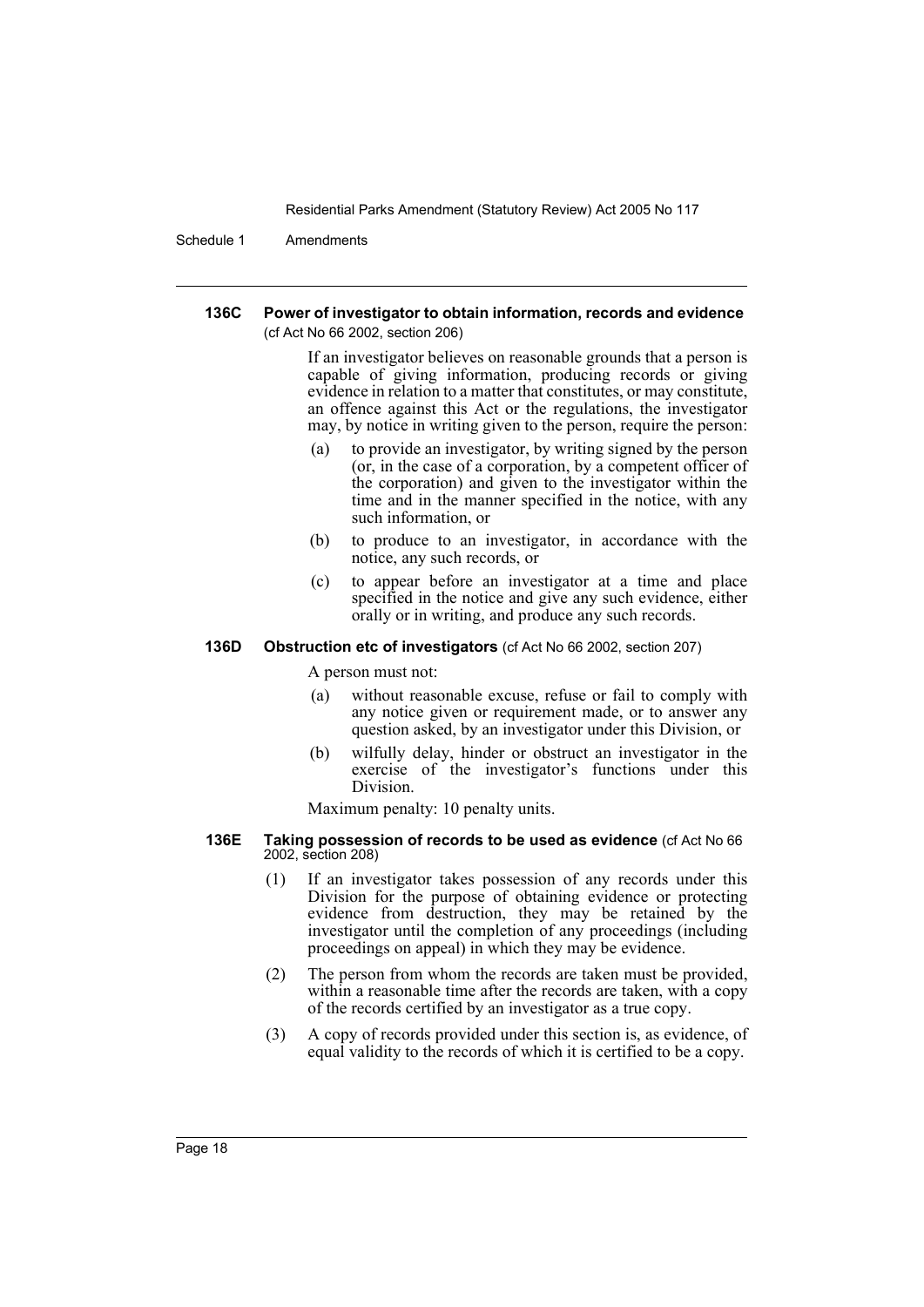Amendments **Amendments** Schedule 1

## **Division 2 Administrators, receivers and managers**

- **136F Application for order appointing administrator** (cf Act No 81 1999, section 84)
	- (1) The Director-General may apply to the Supreme Court, in accordance with the rules of the Court, for an order appointing a specified person as an administrator of a residential park:
		- (a) to exercise all the functions of the park owner of the residential park, or
		- (b) to exercise specified functions of the park owner, or
		- (c) to exercise all the functions other than specified functions of the park owner.
	- (2) The Director-General may apply for an order under this section only if the Director-General is of the opinion that:
		- (a) the well-being or financial security of the residents of the residential park is at risk, or
		- (b) the park owner has contravened an order of the Tribunal with respect to the management of the residential park.
	- (3) For the purposes of determining whether an application for an order under this section should be made, the Director-General may appoint a person to inquire into, and report to the Director-General on, the well-being and financial security of the residents of a residential park.

#### **136G No application without consent** (cf Act No 81 1999, section 85)

The Director-General is not to apply for an order appointing a person as an administrator under this Division unless the person has consented in writing to the appointment.

#### **136H Terms and conditions of appointment** (cf Act No 81 1999, section 86)

Without limiting the terms and conditions of the order of appointment of an administrator under this Division, the terms and conditions may exempt the administrator from the requirement to comply with such obligations of the park owner as are specified or described in the order of appointment.

#### **136I Effect of appointment** (cf Act No 81 1999, section 87)

(1) The park owner of a residential park must not, while an order under this Division is in force in respect of the park, exercise any of the functions of the park owner that the administrator is authorised to exercise.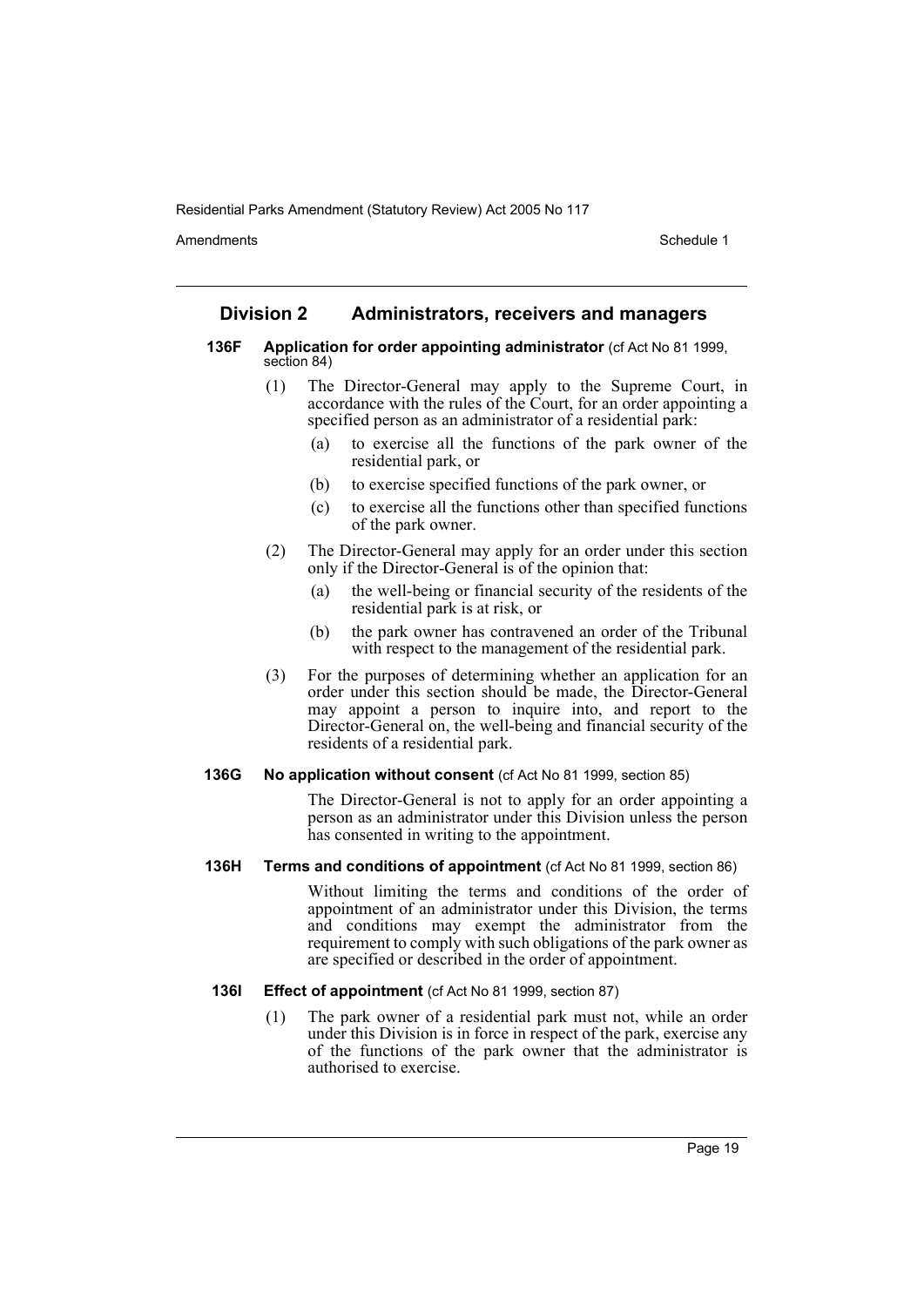#### Schedule 1 Amendments

(2) Subject to the terms of the appointment, a person appointed as an administrator of a residential park must comply with all the obligations of the park owner in relation to the functions that the person is authorised to exercise and is, in the exercise of those functions, taken to be the park owner.

#### **136J Revocation of appointment** (cf Act No 81 1999, section 88)

- (1) An order made under this Division may be revoked or varied by the Supreme Court (whether or not on the application of the Director-General) and, unless sooner revoked, ceases to have effect at the expiration of such period after its making as may be specified in the order.
- (2) More than one order may be made under this Division in respect of the same residential park.

#### **136K Receivers and managers** (cf Act No 81 1999, section 89)

- (1) If a receiver, or a receiver and manager, is appointed in respect of a park owner of a residential park, the person so appointed must (subject to the terms of the appointment) comply with the park owner's obligations under this Act as if that person were the park owner.
- (2) The terms and conditions of appointment of a receiver, or a receiver and manager, may exempt the appointee from the requirement to comply with such obligations of the park owner as are specified or described in the order of appointment.
- (3) This section does not apply to the extent that it is inconsistent with the *Corporations Act 2001* of the Commonwealth.

#### **136L No personal liability of administrator, receiver or receiver and manager** (cf Act No 81 1999, section 90)

A matter or thing done or omitted to be done:

(a) by an administrator, a receiver or a receiver and manager, or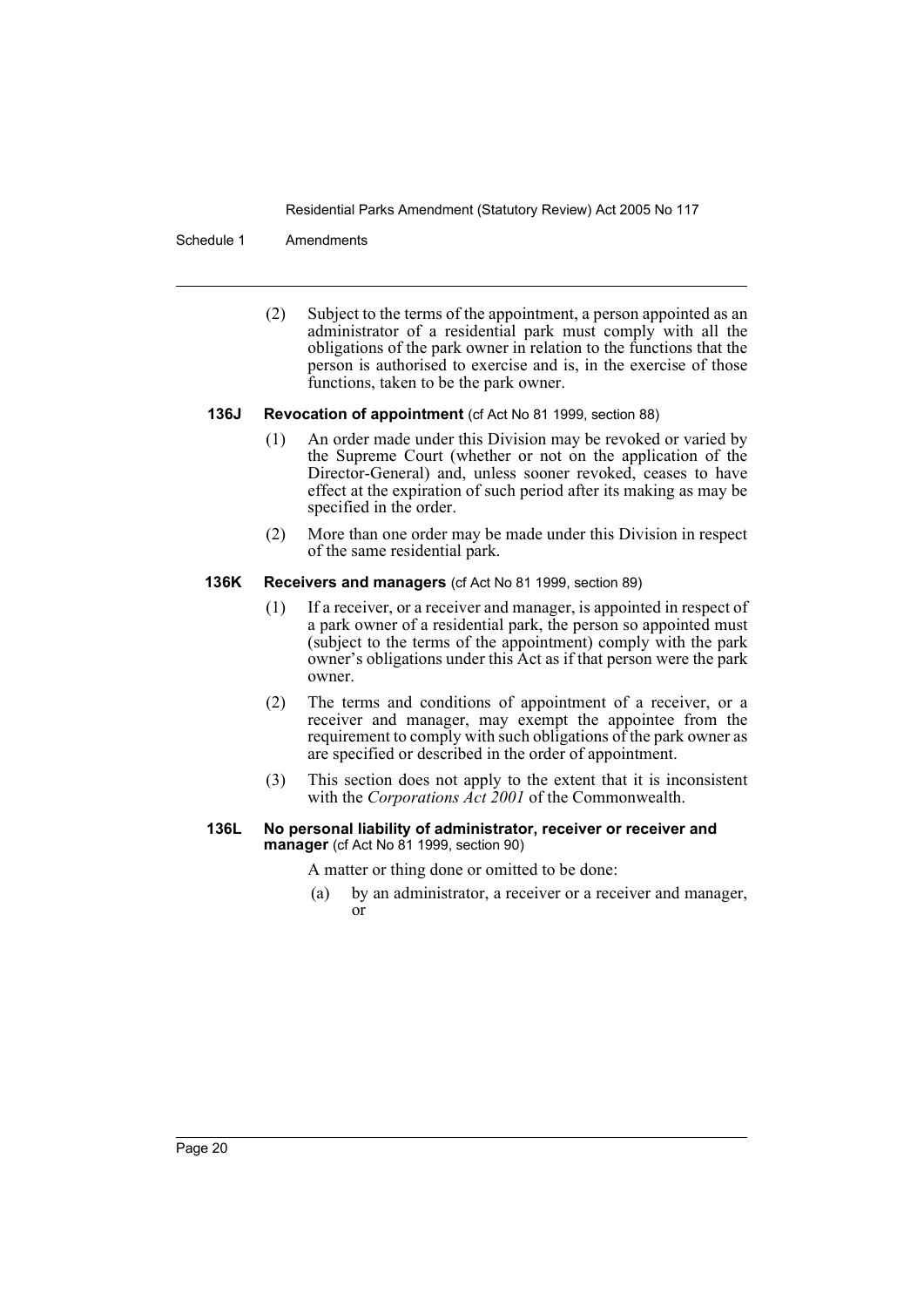Amendments **Schedule 1** and the set of the set of the set of the set of the set of the set of the set of the set of the set of the set of the set of the set of the set of the set of the set of the set of the set of the set

(b) by any person acting under the direction of the administrator, receiver or receiver and manager,

does not, if the matter or thing was done or omitted in good faith for the purpose of executing this or any other Act, subject the administrator, receiver, receiver and manager or person so acting personally to any action, liability, claim or demand.

## **Division 3 General**

## **[65] Sections 139 and 140**

Omit the sections.

#### **[66] Section 143A**

Insert after section 143:

#### **143A Advertising by park owners**

A park owner must not advertise the availability of residential premises under a residential tenancy agreement in any way unless the advertisement clearly states that a resident's right to occupy the premises under a residential tenancy agreement:

- (a) is a leasehold right only, and not a freehold right or other right of an unlimited perpetual nature, and
- (b) may, in certain circumstances, be terminated. Maximum penalty: 20 penalty units.

## **[67] Schedule 1 Savings and transitional provisions**

Insert at the end of clause 1 (1):

*Residential Parks Amendment (Statutory Review) Act 2005*

#### **[68] Schedule 1, Part 4**

Insert after Part 3:

## **Part 4 Provisions consequent on enactment of Residential Parks Amendment (Statutory Review) Act 2005**

#### **20 Definition**

In this Part:

*the 2005 amending Act* means the *Residential Parks Amendment (Statutory Review) Act 2005*.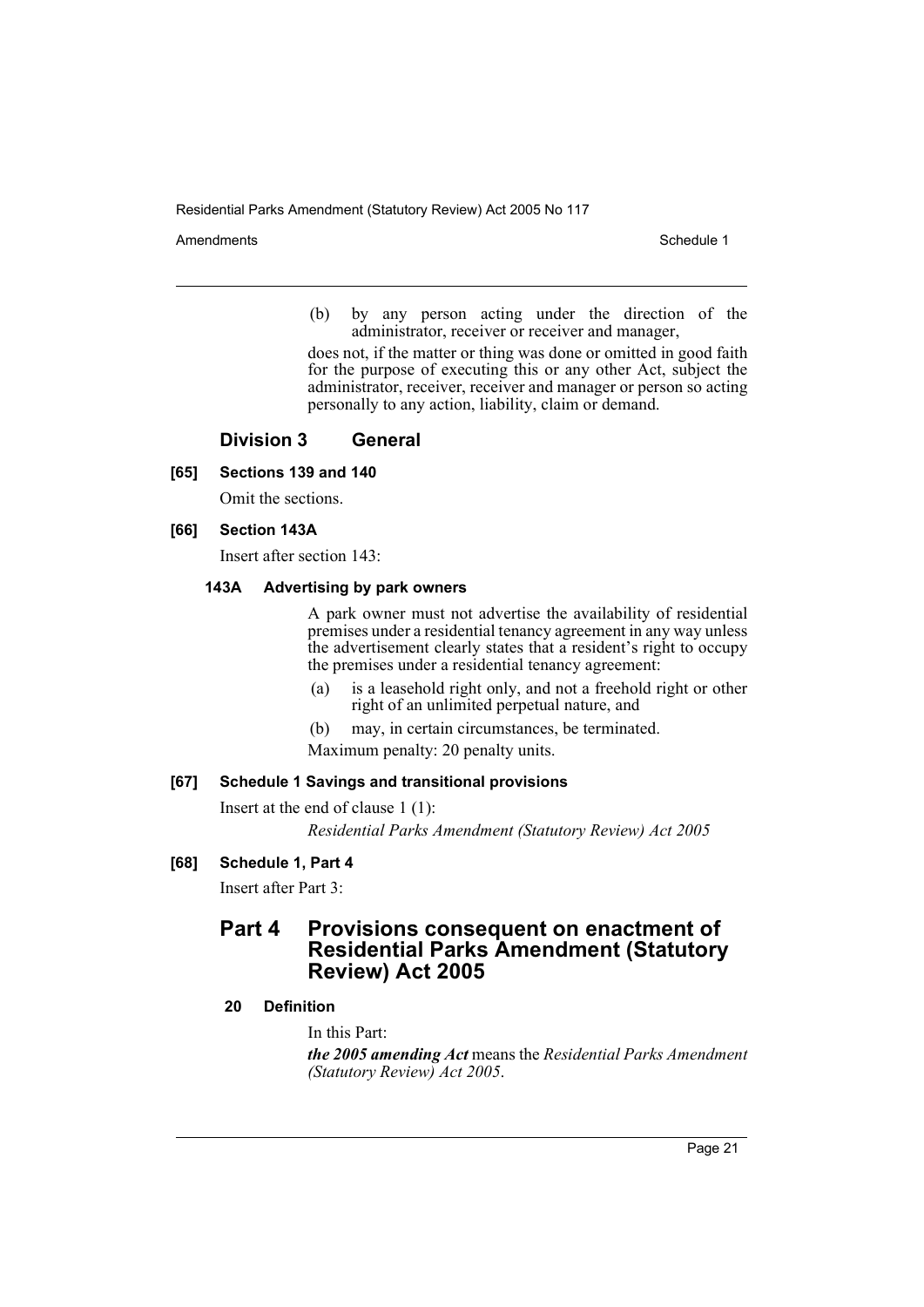Schedule 1 Amendments

#### **21 Application of amendments to existing residential tenancy agreements**

An amendment made by the 2005 amending Act to section 27, 36, 39, 81 or 128 applies to and in respect of a residential tenancy agreement entered into before the commencement of that amendment in the same way as it applies to and in respect of a residential tenancy agreement entered into on or after that commencement.

#### **22 Application of section 128A to existing residential tenancy agreements**

Section 128A, as inserted by the 2005 amending Act, applies to and in respect of a residential tenancy agreement entered into before the commencement of that section in the same way as it applies to and in respect of a residential tenancy agreement entered into on or after that commencement.

#### **23 Orders as to excessive rent increases**

Section 58 (2A), as inserted by the 2005 amending Act, does not apply to or in respect of any application under section 55 or 56 that had not been determined before the commencement of that subsection.

## **24 Provision of section 73 documentation**

An amendment made by the 2005 amending Act to section 73 (2) does not apply in relation to a residential tenancy agreement in respect of which a park owner had, before the commencement of that amendment, provided the prospective resident with a copy of the document referred to in that subsection.

#### **25 Applications to Park Disputes Committee**

An application that had been made to the Park Disputes Committee of a residential park under section 88 before its amendment by the 2005 amending Act has no effect after that amendment commences.

#### **26 Proceedings before Tribunal in relation to section 102 notices of termination**

(1) Subject to this clause, an application that, before the amendment of section 102 by the 2005 amending Act, had been made to the Tribunal in relation to a notice of termination of a residential tenancy agreement on the ground of change of use is to be determined under section 113 as if that amendment had not been made.